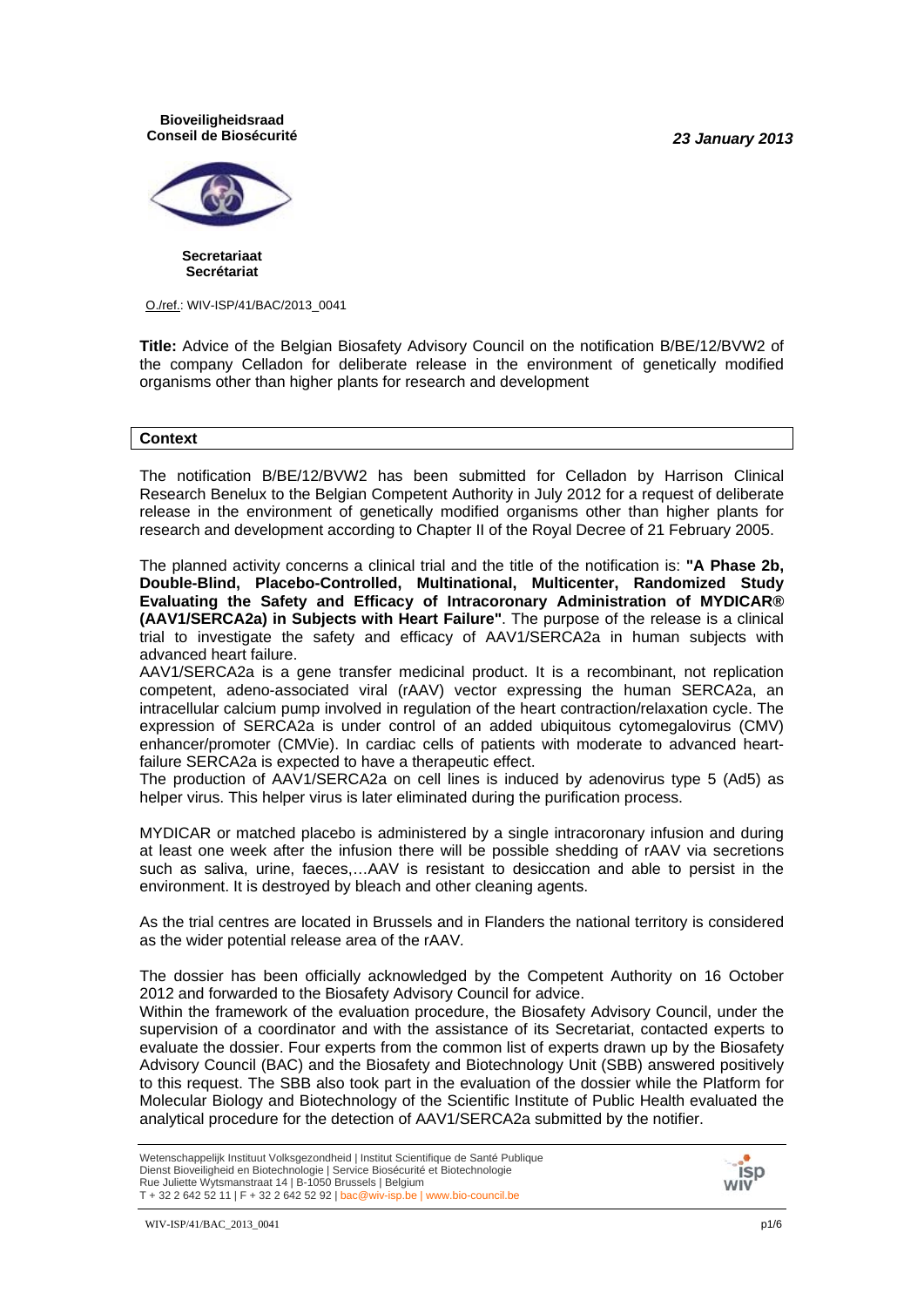The experts and the SBB assessed whether the information provided in the notification was sufficient and accurate in order to state that the deliberate release of the genetically modified organism for its intended use, would not raise any problems for the environment, animal health or human health (people coming in contact with the treated patient and/or with the GMO). See Annex II for an overview of all the comments from the experts.

On 22 November 2012, based on a list of questions prepared by the BAC, the Competent Authority requested the notifier to provide additional information about the notification. The answers from the notifier to these questions, including an amended risk assessment and new personnel instructions, were received by the Competent Authority on 18 December 2012 and transmitted to the secretariat of the BAC on the same day. This complementary information was reviewed by the coordinator and the experts.

For the purpose of this evaluation, the following legal basis has been considered:

- Annex II (principles for the risk assessment) and annex III (information required in notifications) of the Royal Decree of 21 February 2005.

- Commission Decision 2002/623/EC of 24 July 2002 establishing guidance notes supplementing Annex II to Directive 2001/18/EC.

The pure medical aspects concerning the efficacy of the medicinal product and its safety for the treated patient, as well as aspects related to social, economical or ethical considerations, are outside the scope of this evaluation.

In parallel to the scientific evaluation of the notification, the Competent Authority also made the dossier available on its website for the one-month public consultation foreseen in the abovementioned Royal Decree. The Competent Authority didn't receive any reaction of the public relevant for the environmental and/or public health safety of the GMO.

## **Summary of the Scientific evaluation**

## **1. The characteristics of the donor, the recipient or parental organism**

The donor, recipient and parental organisms have been correctly described in the dossier.

## **2. Information related to the characteristics of the GMO and the medication**

The presence in the medication of adenoviral (AV) sequences, even at low frequency could, if expressed, elicit an immune response. It is therefore important to be sure that the medication is clear of AV sequences. A monitoring of the batches is foreseen at the end of the production process and is based on a qPCR test targeting the E2a sequence of AV.

In answer to a question of the experts the notifier provided extra qPCR results which convincingly demonstrated that there are residual full wild-type adenovirus particles in their rAAV stocks. However fragments of adenoviral genome could have been encapsidated together with AAV vector sequences which might if expressed elicit a immune response in adenovirus-primed individuals. The absence of inflammation markers in the pigs studies however, are convincingly suggesting that there was no immune reaction to the rAAV stocks in immunologically naïve animals. In addition there was no sign of inflammation in the first human clinical study performed by the applicant.

Regarding the CMV promoter added in the rAAV it was asked to the notifier 1) to better characterize it in relation to its potential to activate sequences of rAAV randomly integrated in the host genome and 2) to explain this choice of an ubiquitous CMV promoter instead of a heart-specific promoter, knowing that the CMV promoter expresses constitutively the gene(s) under its regulation, hence possible expression of the gene (insert) in other tissues than targeted in the patients as well in tissue infected with an accidental exposure.

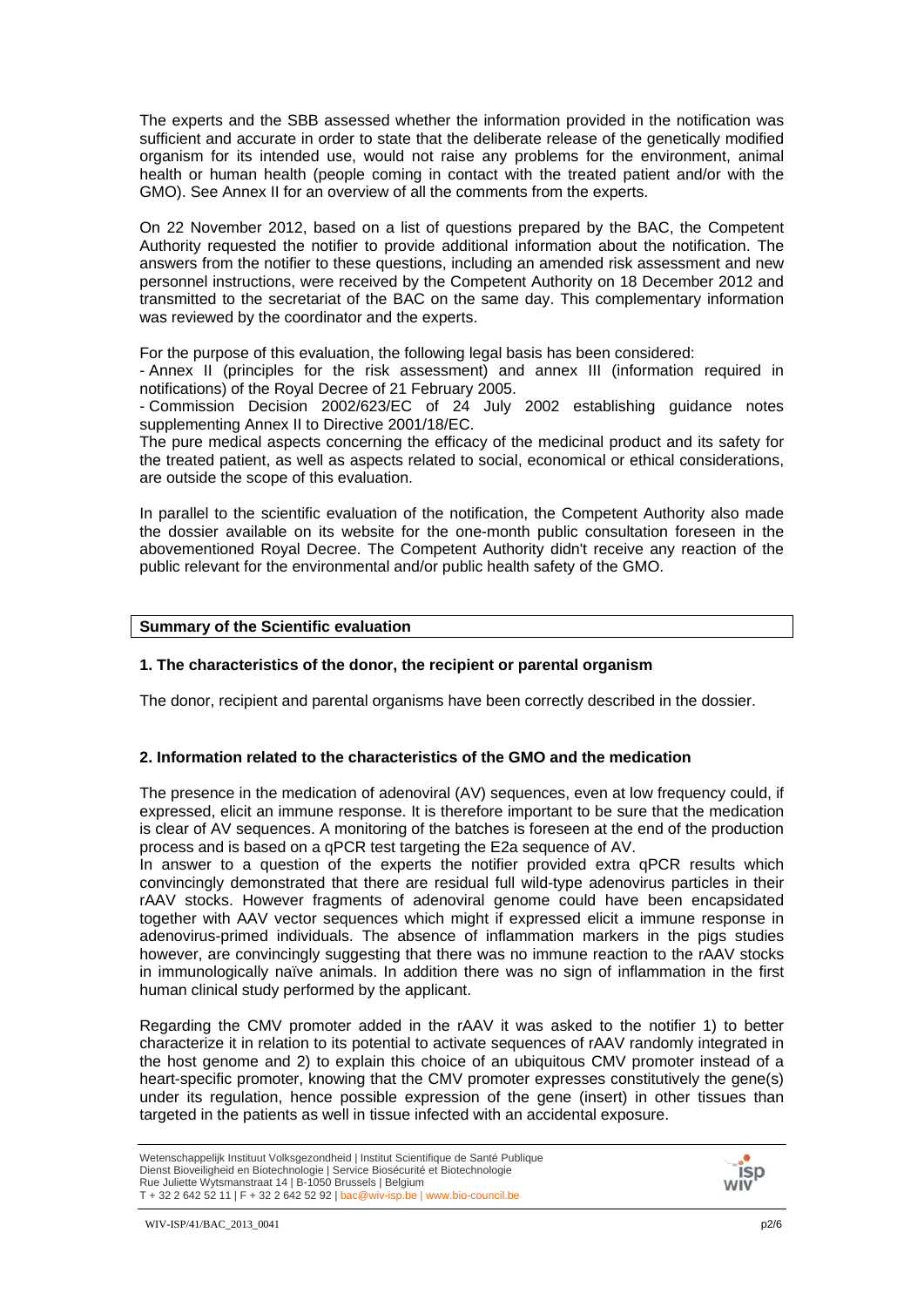The notifier explains that the CMV promoter has been chosen because the heart specific promoter did not provide as high of levels of expression of the SERCA2a protein and because pre-clinical studies have shown that after intracoronary administration in large mammals such as pigs and sheep the expression of the transgene is limited to the cardiac region. uncertainty remains regarding the ability of the CMV promoter to activate sequences of rAAV randomly integrated in the host genome and this has adequately been addressed by the notifier in its risk assessment.

## **3. The condition of release**

The risk of unintended release via shedding of viral particles by the treated patient is low, but cannot be excluded. The notifier was asked to clarify the biosafety measures recommended to the patient.

This has been adequately described in the answers of the notifier.

The BAC had several criticisms relating to the instructions prepared for the personnel. The pharmacy manual focuses on preparation and recording and not on biosafety. In the initial dossier no clear information was provided to the health care workers involved in preparing and administering MYDICAR detailing the correct procedures to prevent accidental exposure. The notifier has been asked to submit amended Personnel Instructions with proper workers protection measures, measures to avoid accidental exposure and accidental release of the GMO and with complete instructions regarding waste handling and the necessity to affix biohazard signs. In addition it was requested to have a synopsis of these instructions for the health care workers to have on hand.

Two new documents were submitted by the notifier on 18 december: Personnel Instructions and a shortened 1-page version of it. The new documents takes most of the above comments into account but could be further improved (see suggestion in annex 1).

## **4. The risks for the environment and human health**

The notifier was asked to give more information regarding the AAV1/SERCA2a potential for insertional mutagenesis and or/possible recombination between the vector and the ATP2A gene.

The notifier agrees that there is a theoretical risk of recombination but it would be limited to dividing cells while cardiomyocytes, target of the treatment, that do not replicate at appreciable levels. However uncertainty remains regarding the risk of vector insertion into the genome of any cell in a patient (or personnel after accidental injection) and this has been addressed in the risk assessment.

The potential presence of adenoviral sequences (see above), even at low frequency could, if expressed, elicit an immune response but it is unlikely that hospital personnel exposed directly or after shedding will be at risk of a significant immune response in normal conditions and if wearing adequate personnel protection equipment. Risk is increased when performing procedures that can cause accidental needle sticks. This is clearly stated in the amended personnel instructions.

The notifier was also requested to evaluate more in depth the risk of re-activation of productive infection. (1) What is the risk in case of co-infection by both wild-type AAV and a helper virus? (2) What is the risk that this non-replicating rAAV starts replicating in the presence of adenoviral helper virus?

The notifier recognizes that these theoretical risks exist but can be considered to be low because it requires for multiple components being present simultaneously within the same cell inside the body. However the precise probability of such events occurring is not known. This has adequately been addressed by the notifier in its amended risk assessment.

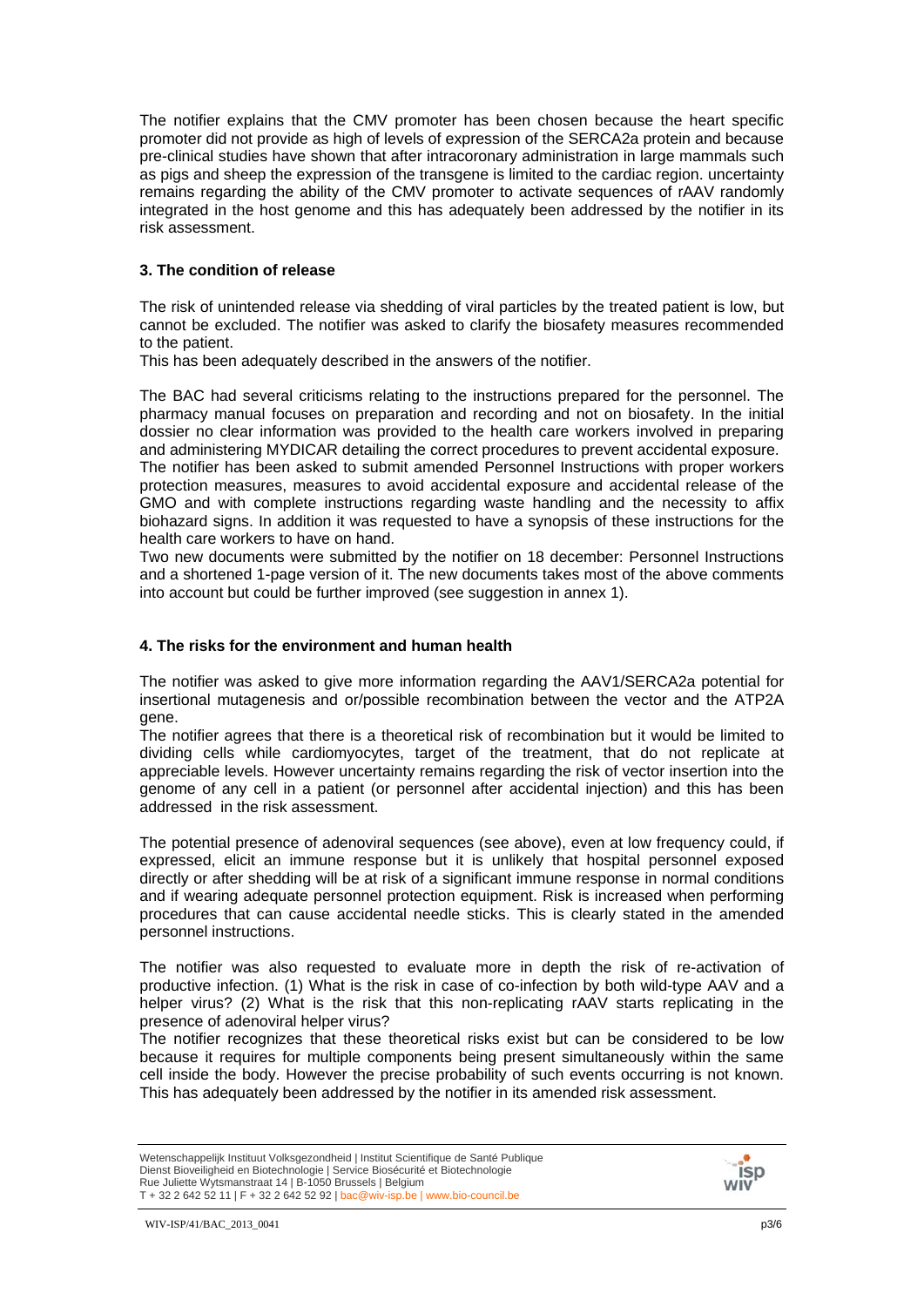Unintended expression of the SERCA2a protein in non-target organs such as lung or liver or in offsprings of the treated patient could have potentially serious adverse effects.

The notifier provided additional data from animal tests where the expression of SERCA2 protein was investigated from an expanded number of tissues. After intra coronary infusion of MYDICAR to minipigs an increased SERCA2 protein expression was only found near the infusion site: cardiac muscle, diaphragm, coronary artery, aorta, pulmonary artery.

The risk assessment has been amended to take into account the risk of vertical transmission to an embryo or foetus. The BAC agrees with the notifier that this risk is correctly managed by the instructions for contraception given to the patients.

Finally, in its initial assessment the notifier did not take into account potential risks for immunocompromised people who come into contact with the patients during the period where virus shedding is highest.

Based on the results of a nonclinical study where the notifier evaluated the levels and safety of AAV1/SERCA2a at approximately three times the clinical dose after intravenous administration in minipigs with and without pre-treatment with immunosuppressive therapy, the BAC agrees with the notifier that there is no particular risk for immunocompromised people who come into contact with the recombinant virus.

## **5. The monitoring, control, waste treatment and emergency plans proposed by the applicant**

Even if the risks are low some uncertainty remains (see above). This stresses the importance of biosafety precautions to avoid unintended dissemination of the GMO that could lead to unknown adverse effects.

As requested by BAC the notifier provided precise personnel instructions that details the needed personal protective equipment, measures to avoid accidental exposure, emergency procedure in the event of an accident or a spill completed with a clear and concise plan of action to be followed in the event of a serious accidental exposure, including necessary medical follow up.

A one-page synopsis has been written in order to inform all people involved how to deal with contaminated waste, accidental spills and needle stick accidents etc.

These documents could be further improved as suggested in Annex 1.

#### **Conclusion**

Based on the scientific assessment of the notification made by the Belgian experts, the Biosafety Advisory Council concludes that it is unlikely that the AAV1/SERCA2a gene transfer medicinal product developed for the treatment of moderate to advanced heart failure, will have any adverse effects on human health or on the environment in the context of the intended clinical trial and provided that all the foreseen safety measures are followed.

Therefore, the Biosafety Advisory Council issues a **positive advice with the following conditions**:

- The notifier and the investigators must strictly apply the clinical trial protocol, and all the safety instructions as described in the dossier also taking into account the suggestions from the Biosafety Advisory Council for improvement of the personnel instructions and its synopsis.

- Any protocol amendment has to be previously approved by the Competent Authority.

- The notifier is responsible to verify that each study centre has qualified personnel experienced in handling infectious material and that the investigator has the required

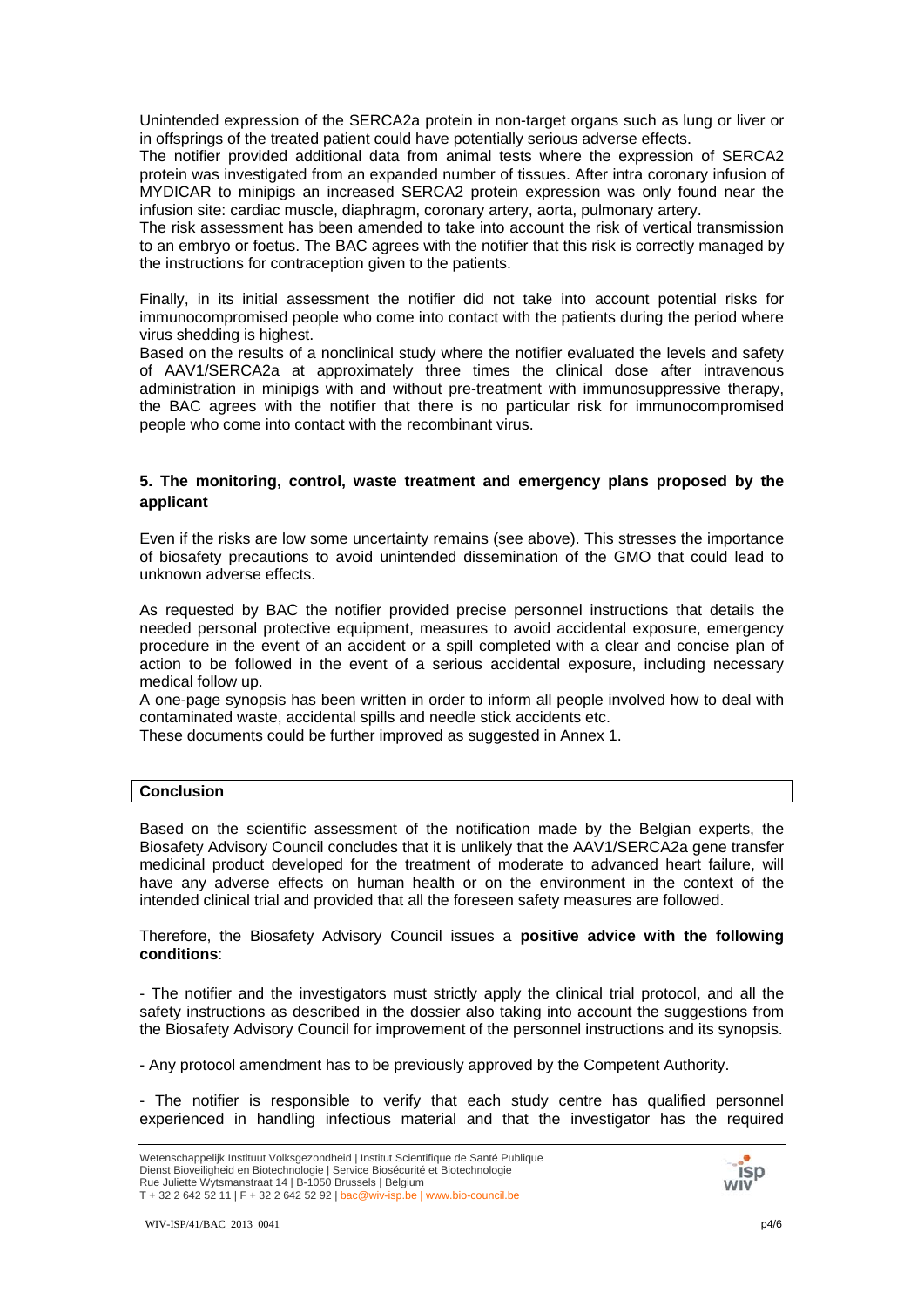authorizations to perform the clinical trial activities inside the hospital (laboratory, pharmacy, hospital room, consultation room...) according to the Regional Decrees transposing Directive 2009/41/EC on Contained use of genetically modified micro-organisms.

- The Biosafety Advisory Council should be informed within 2 weeks when the first patient starts the treatment and the last patient receives the last treatment.

- At the latest six months after the last visit of the last patient included in the trial, the notifier must send to the competent authority at the attention of the Biosafety Council a report with details concerning the biosafety aspects of the project. This report will at least contain:

- the total number of patients included in the trial and the number of patients included in Belaium:

- a summary of all adverse events marked by the investigators as probably or definitely related to the study medication:

- a report on the accidental releases, if any, of the recombinant AAV.

b*he* Hern

Prof. D. Reheul President of the Belgian Biosafety Advisory Council

Annex 1: Suggestions for improvement of the Personnel instructions Annex 2: Compilation of comments of experts in charge of assessing the dossier B/BE/12/BVW2 (ref: BAC 2012 0977)

isp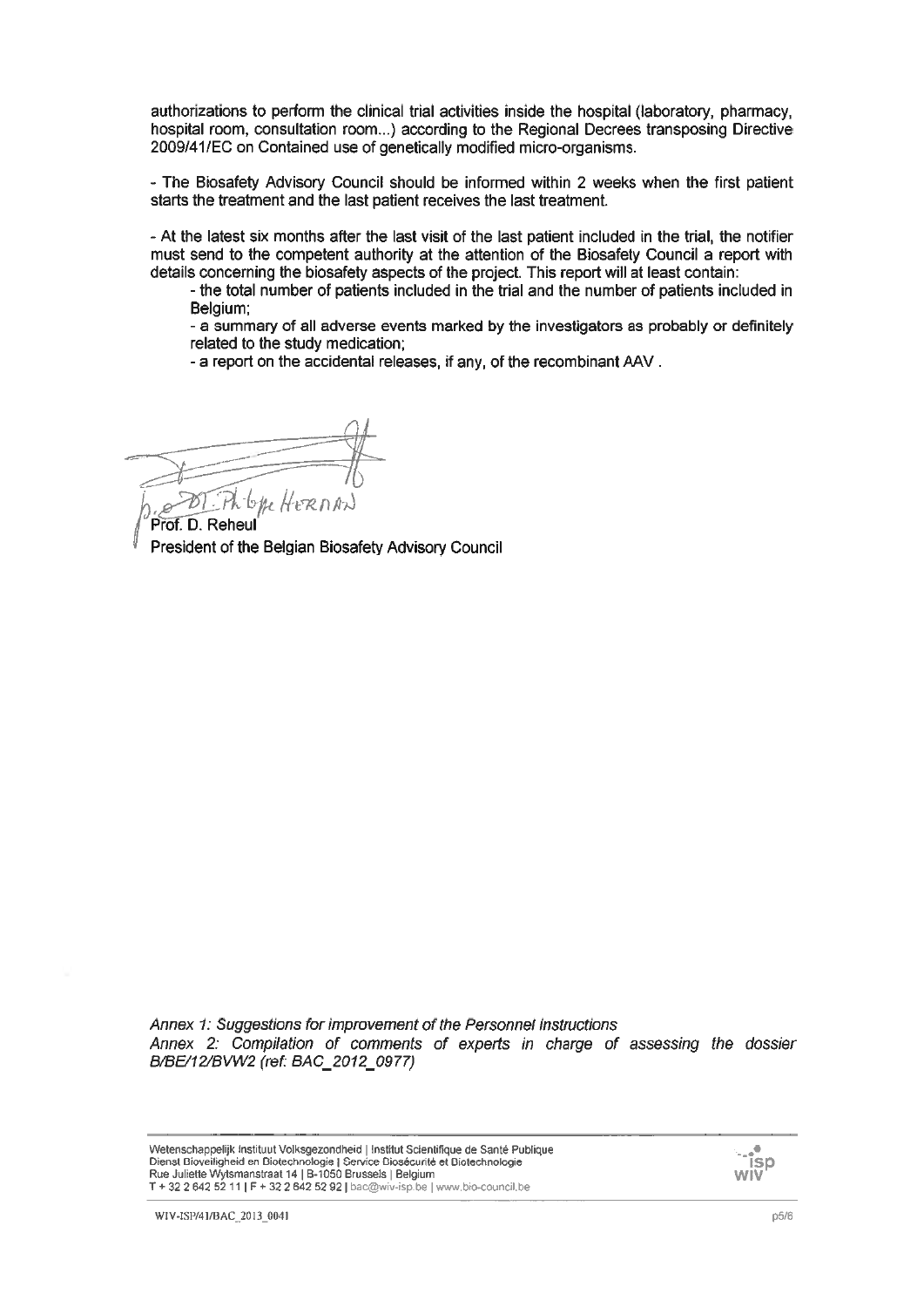#### **Annex 1**

# **Suggestions for improvement of the Personnel instructions and its Synopsis**

#### **1. Waste handling (point 4, page 3 of the instructions)**

To minimize the risk of creating an aerosol by aspirating the concentrated product, the BAC proposes to suppress in the text the proposal to empty the vial by aspiration. Direct disposal of the residual material as biohazard waste should be recommended instead.

#### **2. In the event of injury or exposure (point 7.C., page 4 of the instructions)**

Concerning oral and eye exposure, the spit or eye washings must first go into a container containing bleach (final concentration 10%) and only be rinsed down the sink with water after 10 min of disinfection. It would be inappropriate to directly wash virus from the accidental exposure directly into the water supply.

#### **3. Synopsis**

The Synopsis should be amended according to the above remarks

In order to clearly indicate the purpose of this document its title should be changed in 'Synopsys of Personnel Instructions for working with MYDICAR'

In this document item 5 should read better 5A to 5F (no subitems of 5D).

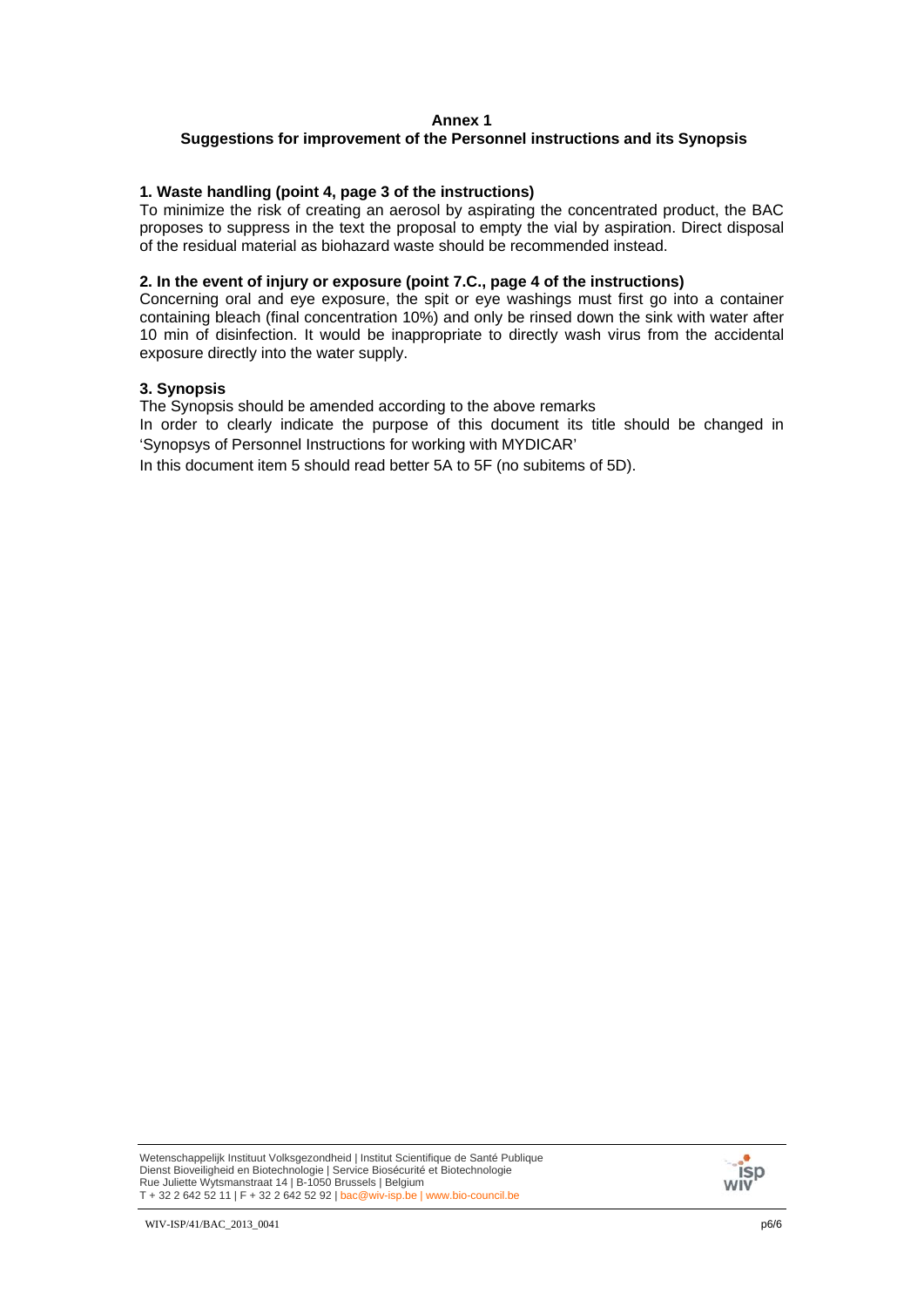#### *22 November 2012*

## **Bioveiligheidsraad Conseil de Biosécurité**



**Secretariaat Secrétariat**

O./ref.: WIV-ISP/41/BAC\_2012\_0977

#### **O./ref.: WIV-ISP/41/BAC\_2012\_0977 Compilation of Comments of Experts in charge of assessing the <br>Email: BAC@wiv-isp.be dessing the dessing the dessing the dessing the dessing the dessing the dessing the dessing the dessin dossier B/BE/12/BVW2**

**Mandate for the Group of Experts:** mandate of the Biosafety Advisory Council (BAC) of 15 August 2012

**Coordinator:** Prof. Philippe Hermans

**Experts:** Aline Baldo (WIV-ISP), Anton Roebroek (KUL), Liliane Tenenbaum (CHUV-Lausanne), Karen Willard-Gallo (ULB), Nicolas Willemarck (WIV-ISP), Willy Zorzi (ULg)

**Domains of expertise of experts involved:** Virology, AAV, molecular genetics, genetic engineering, design of vectors, in vivo/in vitro experiments, biosafety, contained use, workers protection **Secretariat (SBB):** Didier Breyer, Martine Goossens, Philippe Herman, Katia Pauwels

## **INTRODUCTION**

Dossier **B/BE/12/BVW2** concerns a notification of the company CELLADON for deliberate release in the environment of genetically modified organisms other than higher plants according to Chapter II of the Royal Decree of 21 February 2005.

The notification has been officially acknowledged on 16 October 2012 and concerns a clinical trial with MYDICAR® a recombinant AAV vector genetically modified to express the protein SERCA2a. This GM-medication is intended for intracoronary administration and is developed for the treatment of patients suffering severe heart failure.

# ♦ **INSTRUCTIONS FOR EVALUATION**

Depending on their expertise, the experts were invited to evaluate the genetically modified organism considered in the notification as regards its molecular characteristics and its potential impact on human health and the environment. The pure medical aspects concerning the efficacy of the medicinal product and its safety for the treated patient are outside the scope of this evaluation.

The comments of the experts are roughly structured as in

- Annex II (principles for the risk assessment) of the Royal Decree of 21 February 2005

- Annex III (information required in notifications) of the Royal Decree of 21 February 2005

- Commission Decision 2002/623/EC of 24 July 2002 establishing guidance notes supplementing Annex II to Directive 2001/18/EC.



Wetenschappelijk Instituut Volksgezondheid | Institut Scientifique de Santé Publique Dienst Bioveiligheid en Biotechnologie | Service Biosécurité et Biotechnologie Rue Juliette Wytsmanstraat 14 | B-1050 Brussels | Belgium T + 32 2 642 52 11 | F + 32 2 642 52 92 | bac@wiv-isp.be | www.bio-council.be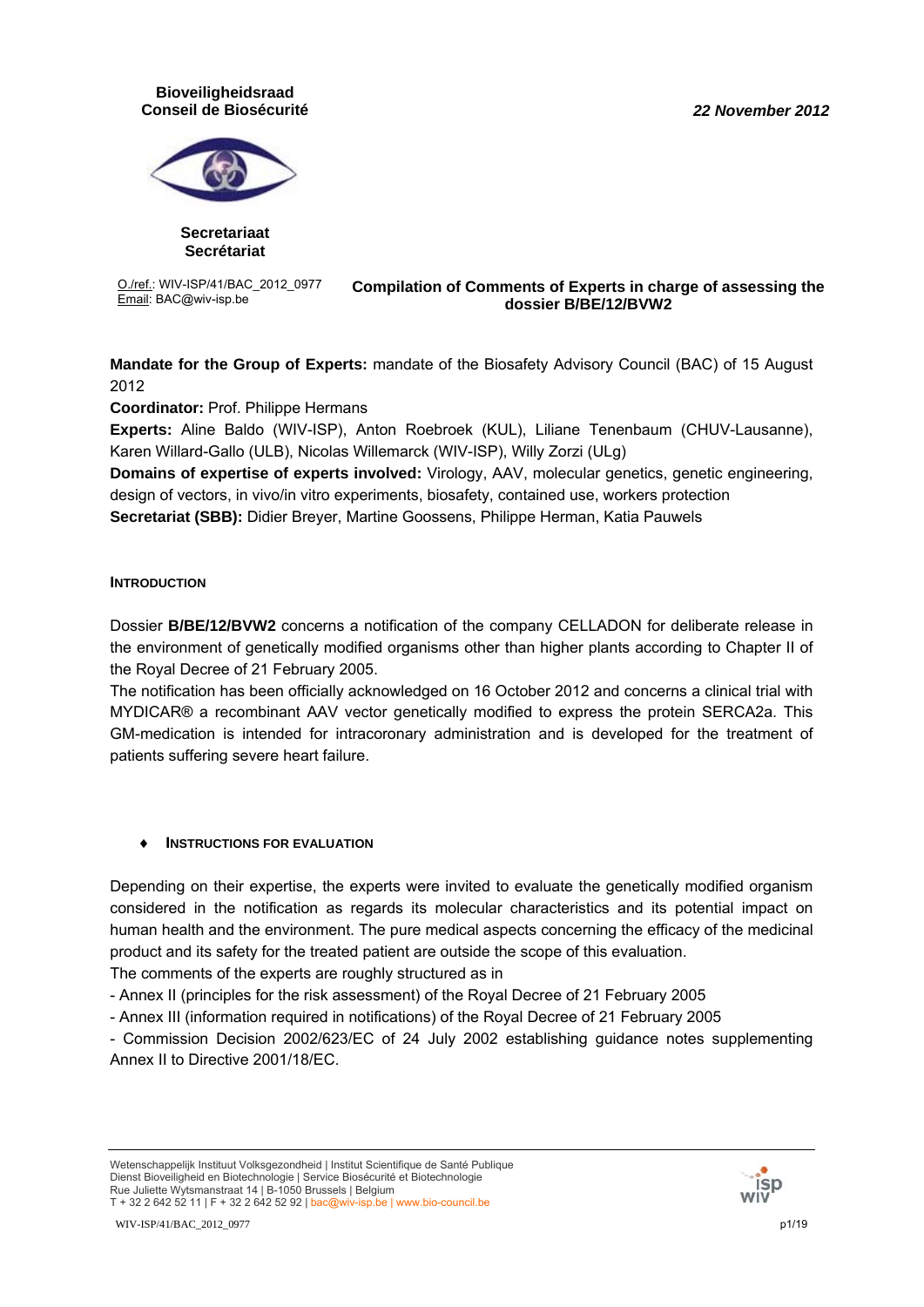## **List of comments received from the experts**

Remark: The comments below have served as basis for a list of questions that the Competent authority forwarded on 22-11-2012 to the notifier with a request to provide additional information. The comments or remarks highlighted in grey correspond to the questions addressed to the notifier.

**1. INFORMATION RELATED TO THE CHARACTERISTICS OF THE DONOR, THE RECIPIENT OR PARENTAL ORGANISM**

(e.g. possibility of natural transfer of genetic material to other organisms, pathological, ecological and physiological characteristics, indigenous vectors ...)

# *Comment 1*

Adeno Associated Viruses (AAV) are not pathogenic, have low immunogenicity and good stability. For this reason they are of wide interest as gene therapy vectors with many currently being used in approved clinical trials. Numerous studies have shown that for stable cardiac gene transfer AAV is a safe and clinically relevant delivery system.

## *Comment 2*

Has evaluated this item and has no questions/comments.

## *Comment 3*

Has evaluated this item and has no questions/comments.

## *Comment 4*

Recombinant Adeno-associated virus (AAV) vectors have been commonly used in human clinical trial. Wild-type AAV is a non-pathogenic virus for humans. Despite the high seroprevalence of AAV in the human population, the virus has not been linked to any human illness.

# *Comment 5*

Has evaluated this item and has no questions/comments.

# *Comment 6*

As mentioned by the applicants (page 10 of « Environmental Risdk Assessment for Mydicar.... »), DNA sequences from helper plasmids or adenovirus can be encapsidated during the rAAV production (Chadeuf G, Mol Ther. 2005 Oct;12(4):744-53). The applicant reports a low but nevertheless significant presence of rep cap and antibiotic-resistance sequences (3 to 4 logs lower than than the SERCA2a sequence).

-The presence of capsid sequences (cap gene or fragments of cap gene) even in a low percentage of transduced cells may elicit a cytotoxic lymphocyte response against the capsid (Li et al., J.Virol. 2007, vol. 81p. 7540–7547). The previous clinical trials with AAV2/1-SERCA2a however suggest that anticapsid CD8+ lymphocytes appeared only in some patients and were asymptomatic. Therefore it is

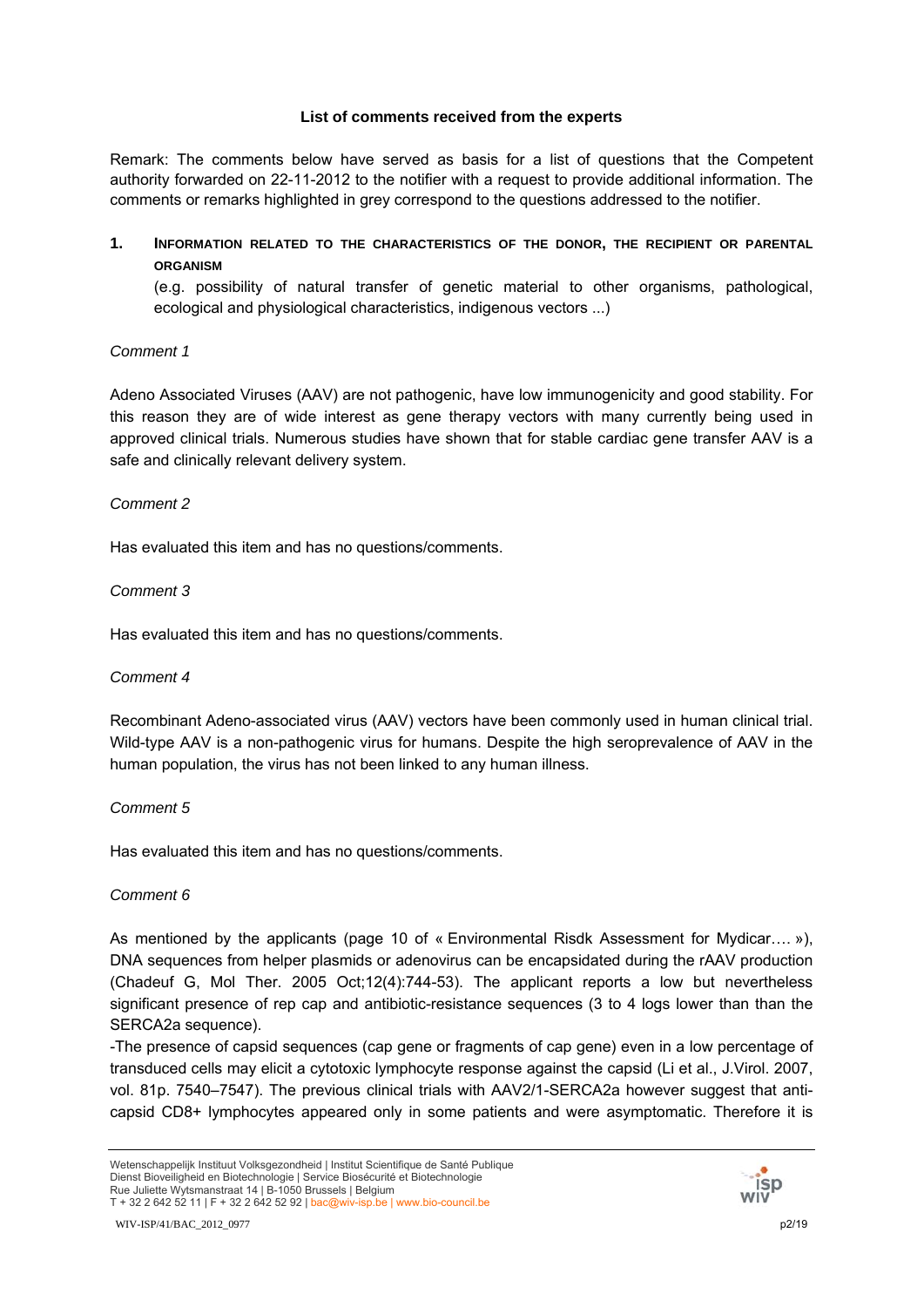very unlikely that the low doses of virus to which the hospital personal will be exposed directly or after shedding could present a risk. Strategies to eliminate capsid sequences have been proposed but were not used in this application (Halbert CL et al., Gene Therapy (2011) 18, 411–417).

-The presence of adenoviral sequences, even at low frequency could, if expressed, elicit an immune response. The applicants mention that they monitored the presence of adenoviral E2a DNA by qPCR but do not provide the results (page 10). Page 8, the applicants mention that the batch was clear of adenoviral sequence based on qPCR detection of E2A. Since wild-type adenovirus was used, it would be worth monitoring more than one sequence. Did the applicant test adenoviral sequences other than E2A, e.g. structural genes which are likely to be strongly inflammatory in human ?

Since no major immune or inflammatory reaction was reported in patients infused with  $10^{13}$  viral particles, it is unlikely that hospital personal exposed directly or after shedding will be at risk of a significant immune response in normal conditions. However, in case of accidental exposure during the dilution or infusion of the virus by spilling or use of sharp instruments, these risks might be worth evaluating. In these cases, the route of accidental administration would either be intravenous or intranasal. Was the rAAV2/1-SERCA2a clinical batch or an equivalent rAAV2/1 batch containing similar amounts of contaminating sequences evaluated in preclinical studies after intravenous or airway administration ?

## **2. INFORMATION RELATED TO THE VECTOR**

(e.g. description, sequence, mobilisation ...)

## *Comment 1*

The vector contains a capsid gene from AAV serotype 1, 3' and 5' cis-acting inverted terminal repeats from AAV serotype 2 and an expression cassette for the SERCA2A gene that includes the cytomegalovirus immediate early enhancer/promoter (CMVie) and a bovine growth hormone polyadenylation signal (BGHpA). Recombinant AAV (rAAV) vectors have been shown to persist largely (but not entirely) in an episomal form, which contrasts with integration in the host genome characteristic of wild-type AAV (wtAAV). Studies found that the highest levels of transgene expression in the heart are achieved with rAAV2/1, although rAAB2/9 is thought to be the most naturally cardiotropic.

The use of wtAAV1 capsid proteins and a CMV promoter (not cardiac specific nor regulated) in MYDICAR may not provide the best means of containing vector delivery to the heart (newer approaches have demonstrated better targeting and control) and should be taken into consideration in terms of the GMO's ability to spread to multiple tissues in vaccinated patients as well its potential widespread dissemination in association with an accidental exposure.

## *Comment 2*

Has evaluated this item and has no questions/comments.

## *Comment 3*

Has evaluated this item and has no questions/comments.

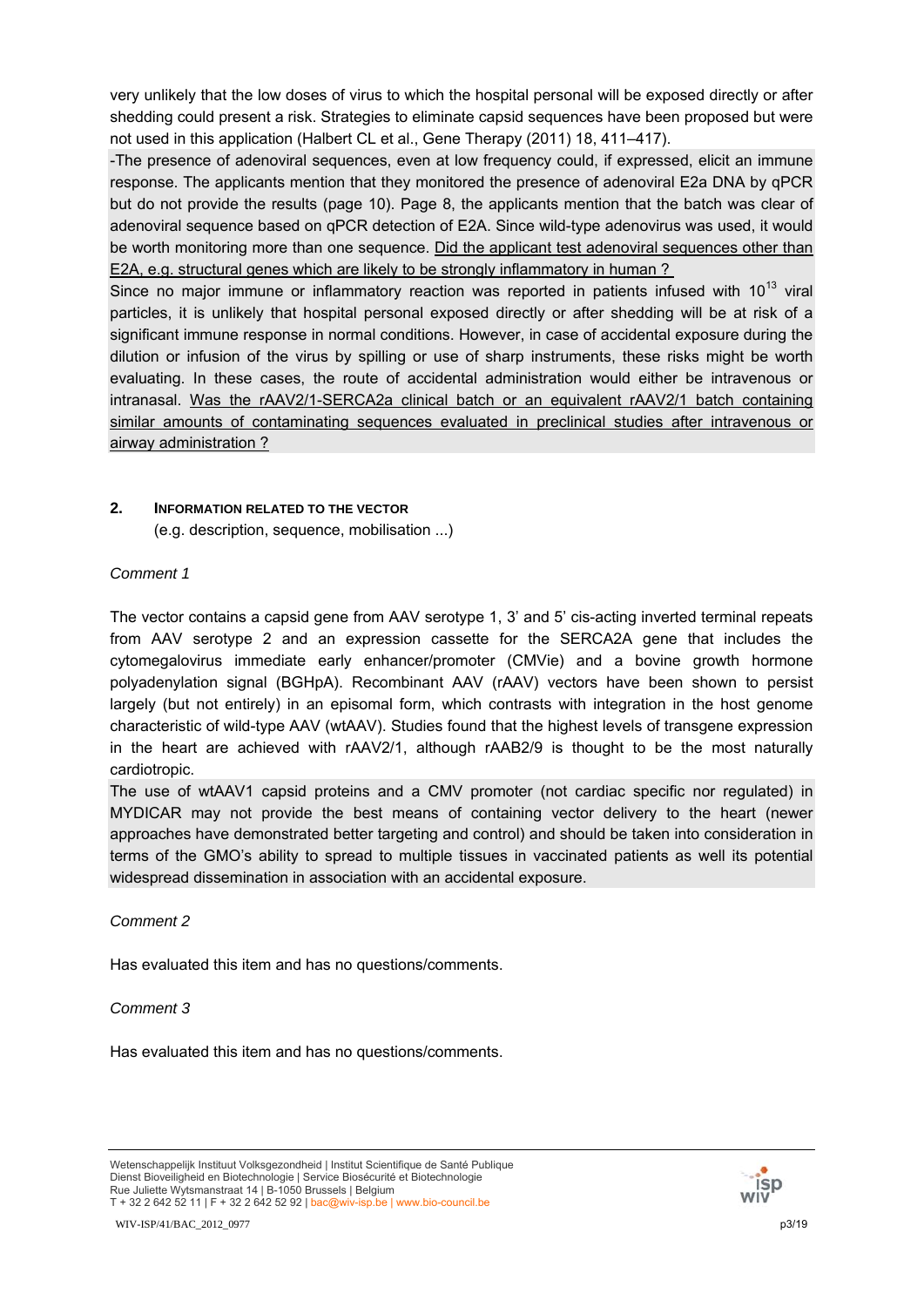The vector consists of an AAV serotype 1 capsid and inverted terminal repeats (ITR) from AAV serotype 2. 94% of the wt AAV genome has been deleted. The vector contains no viral coding sequence and cannot replicate under any conditions.

## *Comment 5*

**ERA, page 5, top :** indicate clearly, that the 6 % is relative to the AAV2 genome and the 0.3 % relative to the CMV genome. Not to be confused with the viral vector genome.

**ERA, page 7, 2.2.3. :** the non-coding ITRs have a size of 145 bp, as stated earlier.

**Annex IIIA, page 13, II.B.3. :** the significance as explanation for the non-occurrence of mobilization of 'as there is no homology between the vector and the cell line' is not clear.

## *Comment 6*

Has evaluated this item and has no questions/comments.

## **3. INFORMATION RELATED TO THE CHARACTERISTICS OF THE GMO**

## **3.1. Information related to the genetic modification**

(e.g. methods used for the modification, description of the insert/vector construction ...)

#### *Comment 1*

The characteristics of the CMVie enhancer/promoter should be better characterized in relation to its potential to activate sequences (upstream or downstream) of rAAV randomly integrated in the host genome (while the frequency of integration is thought to be low it is nonetheless present and as such potential effects should be taken into consideration).

#### *Comment 2*

Has evaluated this item and has no questions/comments.

#### *Comment 3*

Has evaluated this item and has no questions/comments.

#### *Comment 4*

Has evaluated this item and has no questions/comments.

## *Comment 5*

Has evaluated this item and has no questions/comments.

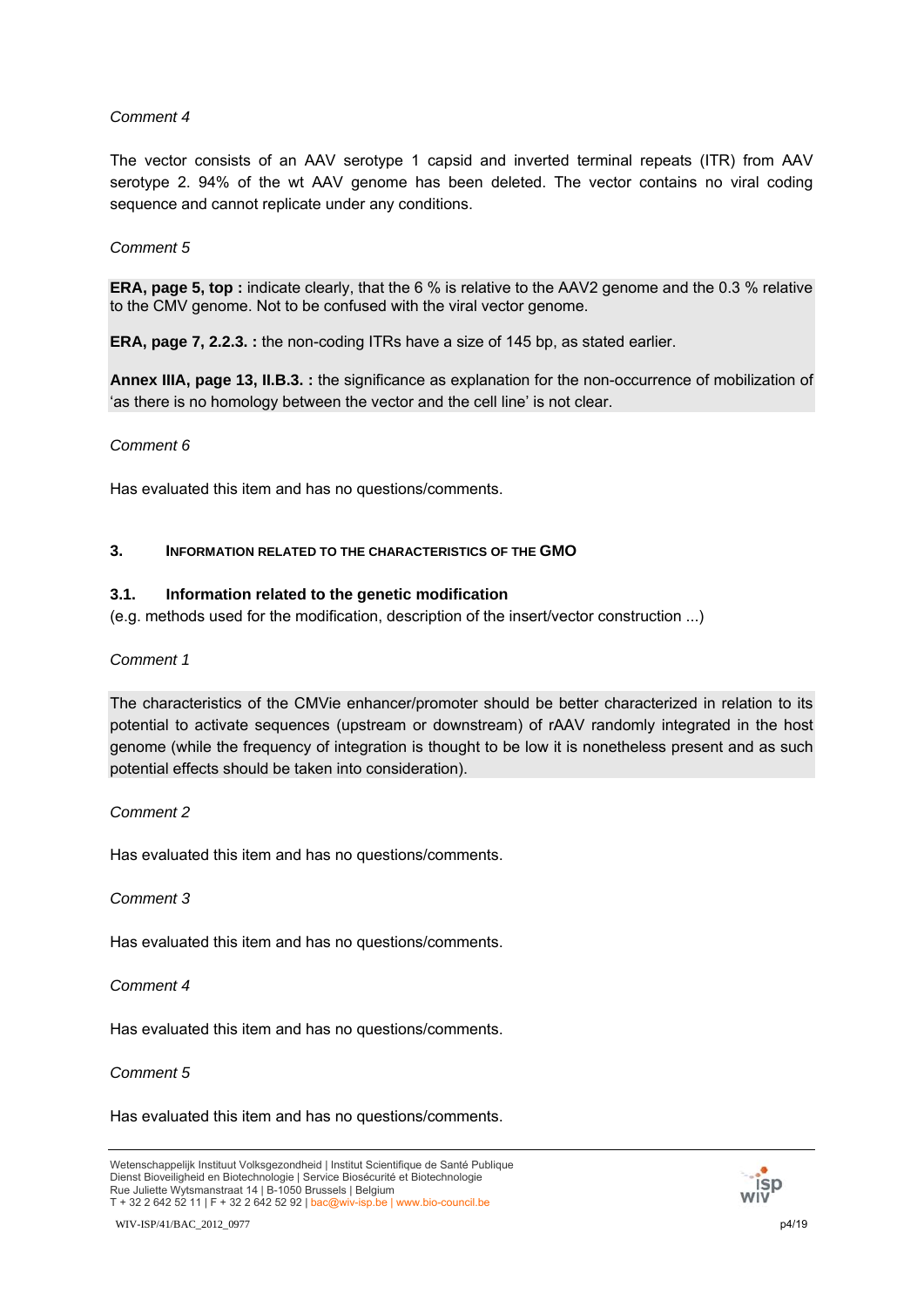# **3.2. Information on the molecular characteristics of the final GMO**

(e.g. number of copies of the transgenes, phenotypic and genetic stability of the transgenes, expression of the new genetic material, re-arrangements in the genome, inclusion or suppression of genetic material ...)

## *Comment 1*

Has evaluated this item and has no questions/comments.

## *Comment 2*

The IMP consists of a AAV serotype I capsid, which targets cardiac muscle cells but also skeletal muscle and endothelial cells. The overexpression of the SERCA2 protein in not-heart cells is irrelevant for this study and the effects are not predictable. Nevertheless the notifier preferred to use an ubiquitous CMV promoter instead of a heart-specific promoter? Can the notifier comment this choice of promoter?

## *Comment 3*

Has evaluated this item and has no questions/comments.

## *Comment 4*

Has evaluated this item and has no questions/comments.

## *Comment 5*

Has evaluated this item and has no questions/comments.

# **3.3. Considerations for human, animal or plant health**

(e.g. invasiveness and virulence, toxic or allergenic effects, possibility of survival outside of receiving host, other product hazards ...)

## *Comment 1*

Again the potential for insertional mutagenesis and/or inadvertent effects by the CMVie on upstream or downstream host genes in patients exposed to rAAV needs to be clearly indicated in the informed consent. As currently stated, it is presented as the SERCA2a gene only that potentially could be inserted. This is misleading since the risk from the CMV promoter may actually be greater than the transgene itself both in patients and healthy individuals inadvertently exposed. Additionally, it is not known which isoforms will be produced either in the target tissue (heart) or secondarily infected organs (lung, liver, skeletal muscle, etc.) in patients or the numerous other organs potentially targeted in healthy individuals depending upon the entry route. Because expression of the human SERCA2a gene is controlled by the CMVie promoter there could potentially be significant differences in its expression (potentially different in various tissues) compared to the endogenous gene. For example,

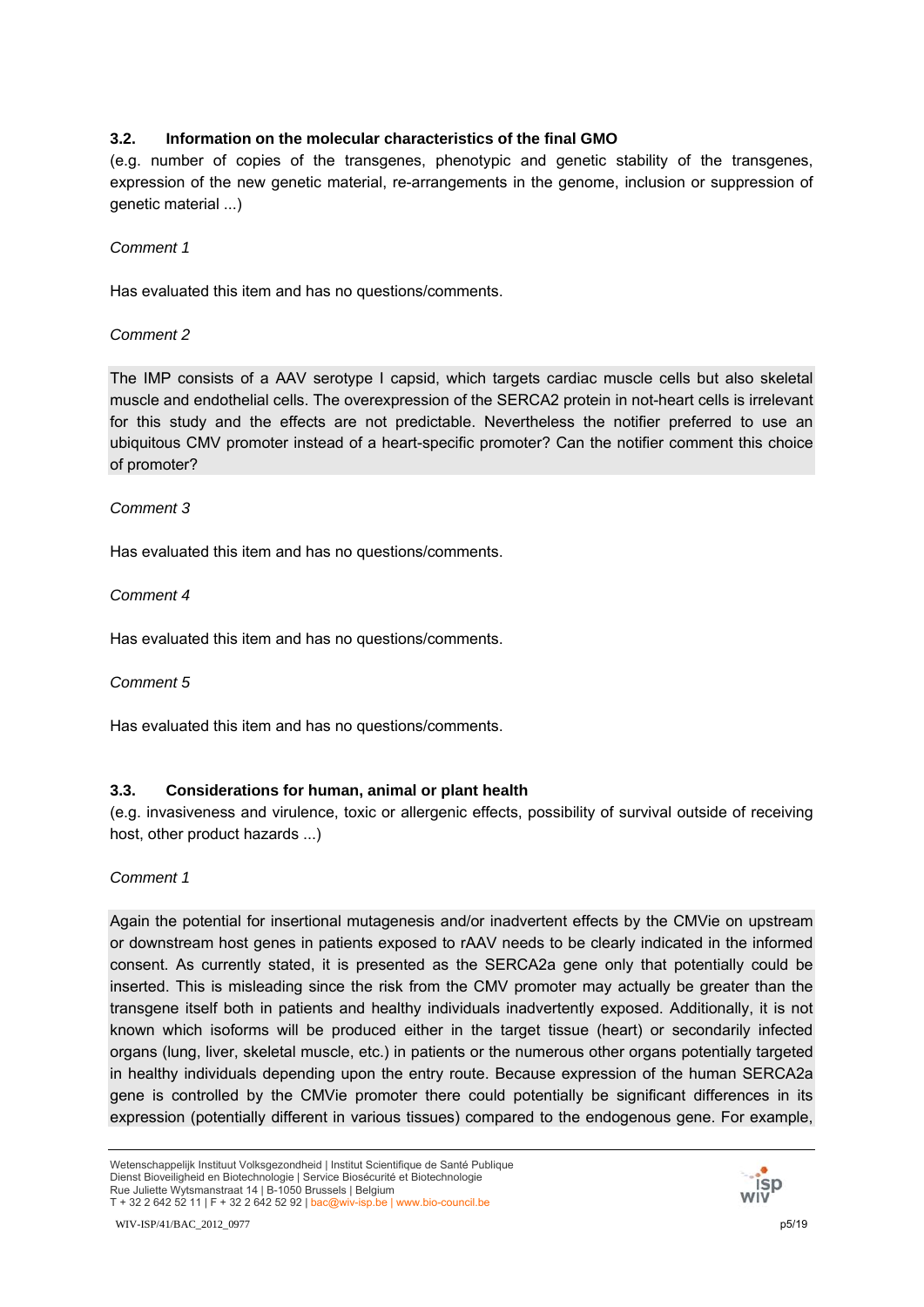an abnormal balance in the isoforms expressed in a given tissue could produce undesired effects, including local autoimmune reactions. This issue has not been addressed but should be considered as potentially possible – just because pigs and sheep did not have antibodies to SERCA2a at 90 days (3.1.5.3) does not preclude potential deleterious immune responses in humans.

## *Comment 2*

Has evaluated this item and has no questions/comments.

## *Comment 3*

Has evaluated this item and has no questions/comments.

## *Comment 4*

The insert is the gene coding for the human SERCA2a protein. The SERCA2a protein may have potential pro-arrhythmic effects (Chen et al, 2004, Circulation; Del Monte, 2004, PNAS). Does the investigator monitor patients for arrhythmia?

## *Additional comment SBB:*

*The aspects concerning the safety of the medicinal product for the treated patient are outside the scope of this evaluation but the above remark is pertinent for the safety of healthy individuals inadvertently exposed to the product.* 

The AAV particles are stable outside the host; the particles are stable in a wide pH range between 3 and 9 and are resistant to heating at 56°C for at least 1h. Given the high stability of AAV particles outside the host and the high concentration of the vector, the presence of even very small amounts of rAAV should be identified and adequate decontamination should be undertaken. The decontamination procedures must specify that bleach must be freshly prepared and it must specify the contact time. It is specified in the pharmacy manual but not in all documents.

## *Comment 5*

Has evaluated this item and has no questions/comments.

## *Comment 6*

Has evaluated this item and has no questions/comments.

## **4. INFORMATION RELATING TO THE CONDITION OF RELEASE**

(e.g. description of the activity, quantities of GMO to be released, workers protection measures, elimination of any contaminating material in the preparation of the GMO stock, elimination of the GMO at the end of the experiment ...)

## *Comment 1*

AAV (wt and rAAV) are resistant to some disinfectants, dehydration and are known to persist in aerosols or aqueous solutions. For this reason it is CRITICAL that clear information be provided to the health care workers involved in preparing and administering MYDICAR detailing the correct

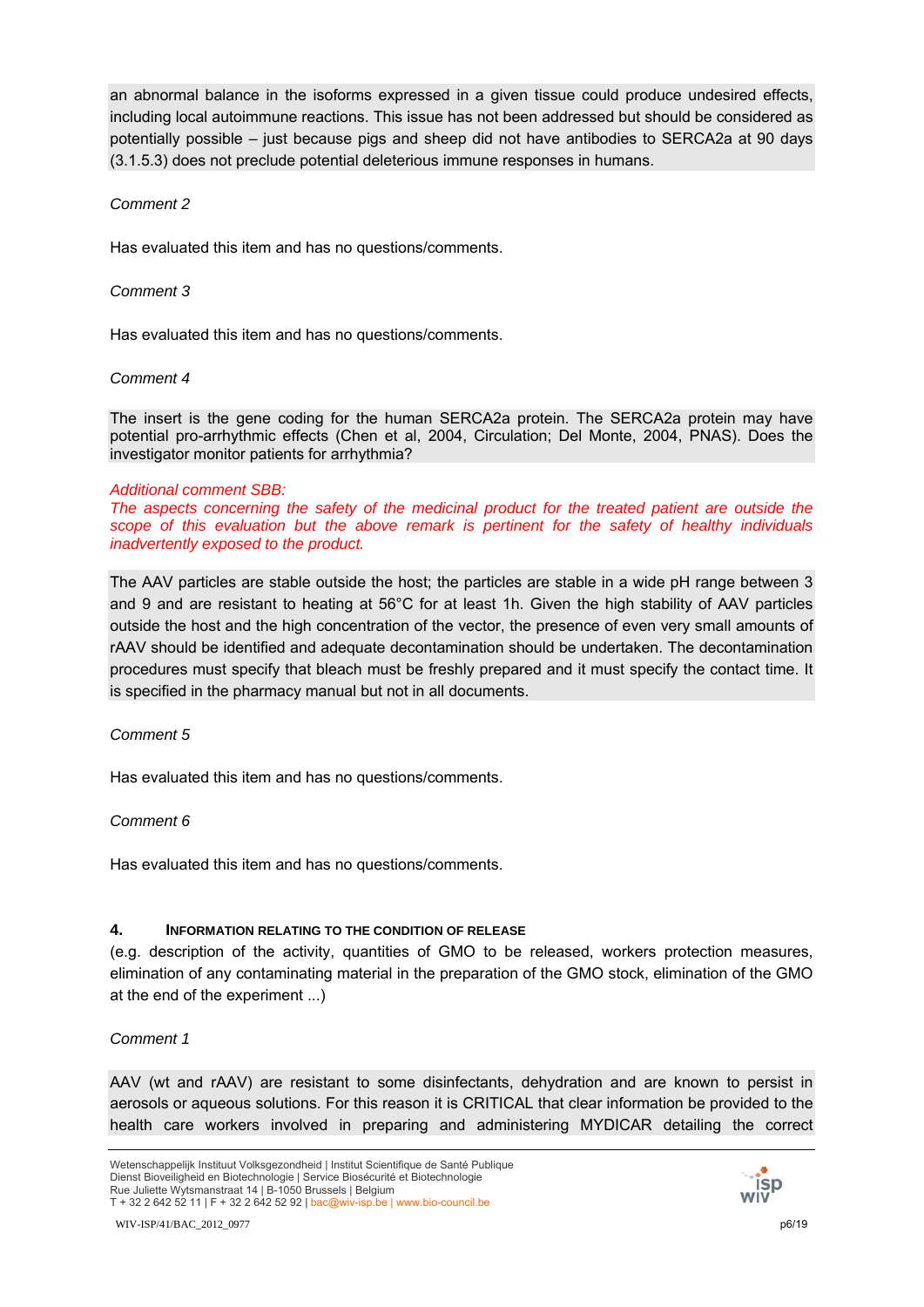procedures to follow after accidental exposure (see below). In its current form, detailed information is provided for how to disinfect and clean a spill and dispose of any residual virus but there is nothing other than a general First Aid statement for accidental contamination (aerosol, liquid contamination via mucus membranes and the eyes or needle stick injury). There are no personnel instructions other than the pharmacy manual which focuses on preparation and recording and not biosafety.

## *Comment 2*

Has evaluated this item and has no questions/comments.

## *Comment 3*

In the point 5.2, concerning the Investigational Product Preparation, in the CUPID Phase 2b Pharmacy Manual 30 June 2012, all the pictures describing the handling show that handling is performed without gloves. Is it normal?

## *Comment 4*

Personal protective equipment include glasses, gloves, lab coat, shoe cover but should also include a face protection (mask) to protect the mucosa in case of projection because the primary modes of transmission of the AAV1 are inhalation of aerosol and contact with mucous membrane.

Emergency procedures in case of accident (inhalation of aerosols, contact with mucus membranes, injection) must be completed. The workers that have skin, mucous membrane or percutaneous contact with the investigational product must wash the affected areas as soon as possible.

For intact skin: washing with antiseptic soap active towards non-enveloped viruses and water for 15 minutes.

For non-intact skin and needlestick cuts: washing with antiseptic soap active towards non-enveloped viruses and water for 15 minutes.

In case of intra-oral exposure: the worker should spit and rinse the mouth with water, mucous membrane should be flushed with water.

In case of eye projection: washing the eyes abundantly with physiological liquid for 15 minutes using eyewash, remove contact lenses first.

Is the investigational product prepared in the room of the patient? If the IP is prepared outside of the room of the patient, how is the drug transferred from one local to another?

## *Comment 5*

**ERA, page 21, 5.4. Post administration :** State clearly that the excess investigational product can be poured down a sink only after decontamination.

**ERA, page 21, 5.5. Emergence response** and **Annex IIIA, page 34 to 36, V.C. Waste treatment and V.D. Emergency response plans :** The Pharmacy Manual describes in detail how to prepare the investigational product and how to deal with and record the destruction of the investigational product. Similarly a Waste Treatment and Emergency Response Procedure Manual and a one-page synopsis of it should be prepared in order to inform all people involved how to deal with contaminated waste, accidental spills and needle stick accidents etc.



Wetenschappelijk Instituut Volksgezondheid | Institut Scientifique de Santé Publique Dienst Bioveiligheid en Biotechnologie | Service Biosécurité et Biotechnologie Rue Juliette Wytsmanstraat 14 | B-1050 Brussels | Belgium T + 32 2 642 52 11 | F + 32 2 642 52 92 | bac@wiv-isp.be | www.bio-council.be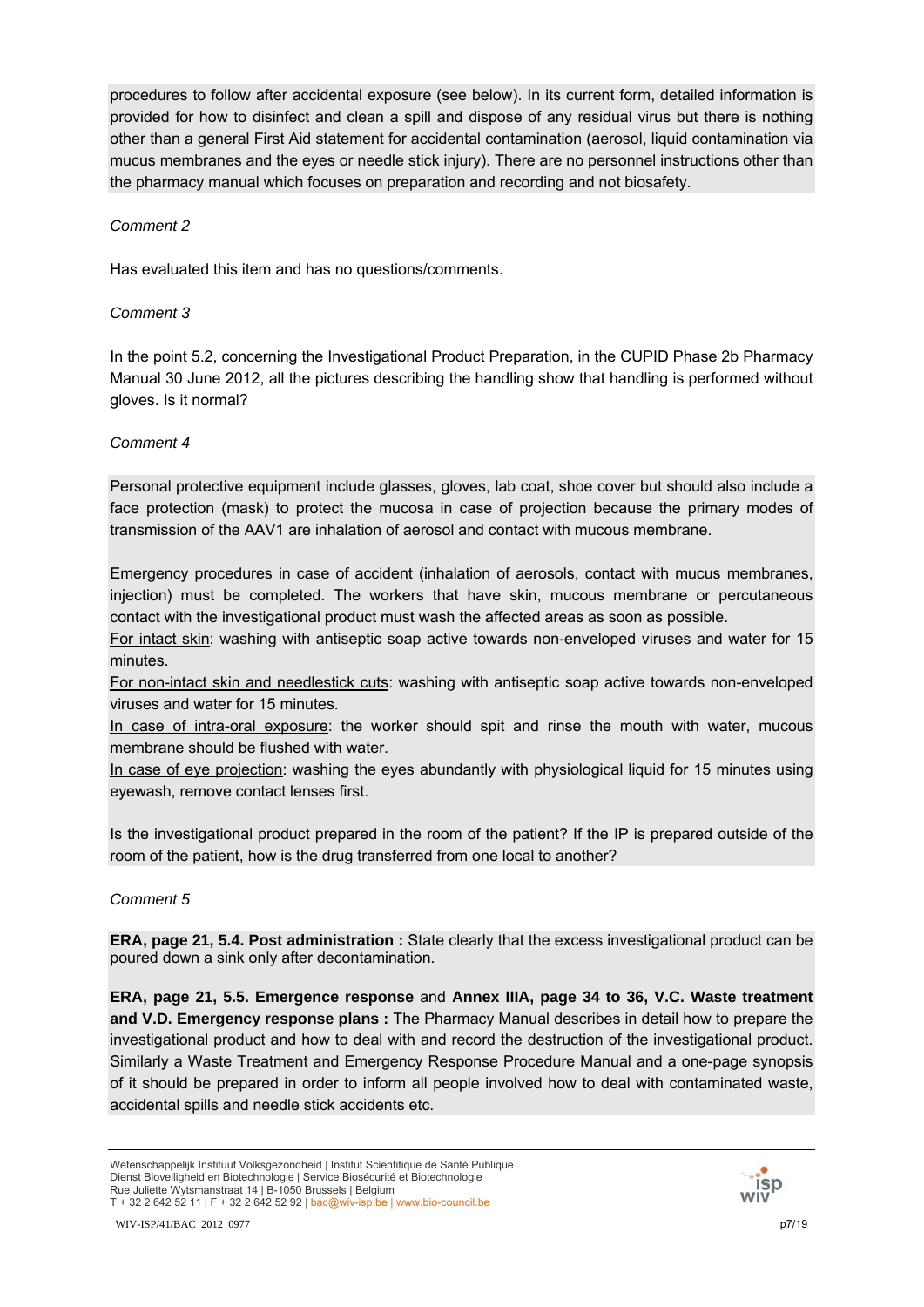Has evaluated this item and has no questions/comments.

- **5. INFORMATION RELATED TO THE RISKS FOR THE ENVIRONMENT AND HUMAN HEALTH**
- **5.1. Information on spread ("shedding") of the GMO from the treated patient/animal to other persons/animals or to the environment (including indirect/delayed effects due to vertical transmission to offspring).**
- (e.g. genetic transfer capability, routes of biological dispersal, target organisms ...)

## *Comment 1*

The patient will be monitored following administration of MYDICAR for discharge of fluid from the catheterization site. However, there is no mention of how long this monitoring will take place and whether it should be extended beyond the specified period if leakage is detected. It also seems reasonable that if there is leakage and adsorbent bandages are used to cover the site when the patient is eventually sent home, that she/he be provided with an appropriate container for disposing of this material as biohazard waste. This container could be sealed and returned to the hospital site for controlled disposal once bandages are no longer required. This would reduce the possibility of inadvertent exposure to concentrated virus by family members or to the environment.

# *Comment 2*

During at least 1 week there will be possible shedding via secretions such as saliva, urine, faeces,… (based on other rAAV trials in cystic fibrosis, lipoprotein lipase deficiency and haemophilia B patients). Although it is clarified that risk of infection via shedding of viral particles is low, it cannot be excluded. In the dossier it is not clear which measures are taken to minimize this risk of infection. Is there a quarantine period in the hospital foreseen? There are procedures to avoid infections via the infected toilet, used kitchen material (plates, glasses, forks, knives, spoons,…), via contaminated bedding and clothes,… ?

# *Comment 3*

# **In the document Celladon CUPID Phase 2b CELL-004-A1 Clinical Protocol, Final 30 May 2012. About the potential risks of Treatment with MYDICAR®, part 1.3.1.6 Re-Activation of Productive Infection:**

« In general, given the advanced patient population, the risks of re-activation of productive infection and adverse events associated with such an event if the subject is infected with both wildtype AAV and a helper virus such as Adenovirus (Ad), herpes simplex virus (HSV), pseudorabies virus (PrV) and human papilloma virus (HPV), is very low. »

Questions :

1) What is the likelihood of the occurrence of such a kind of situation of co-infection by both wild-type AAV and a helper virus ? The herpes simplex virus are for example ones of the most common viruses in humans.

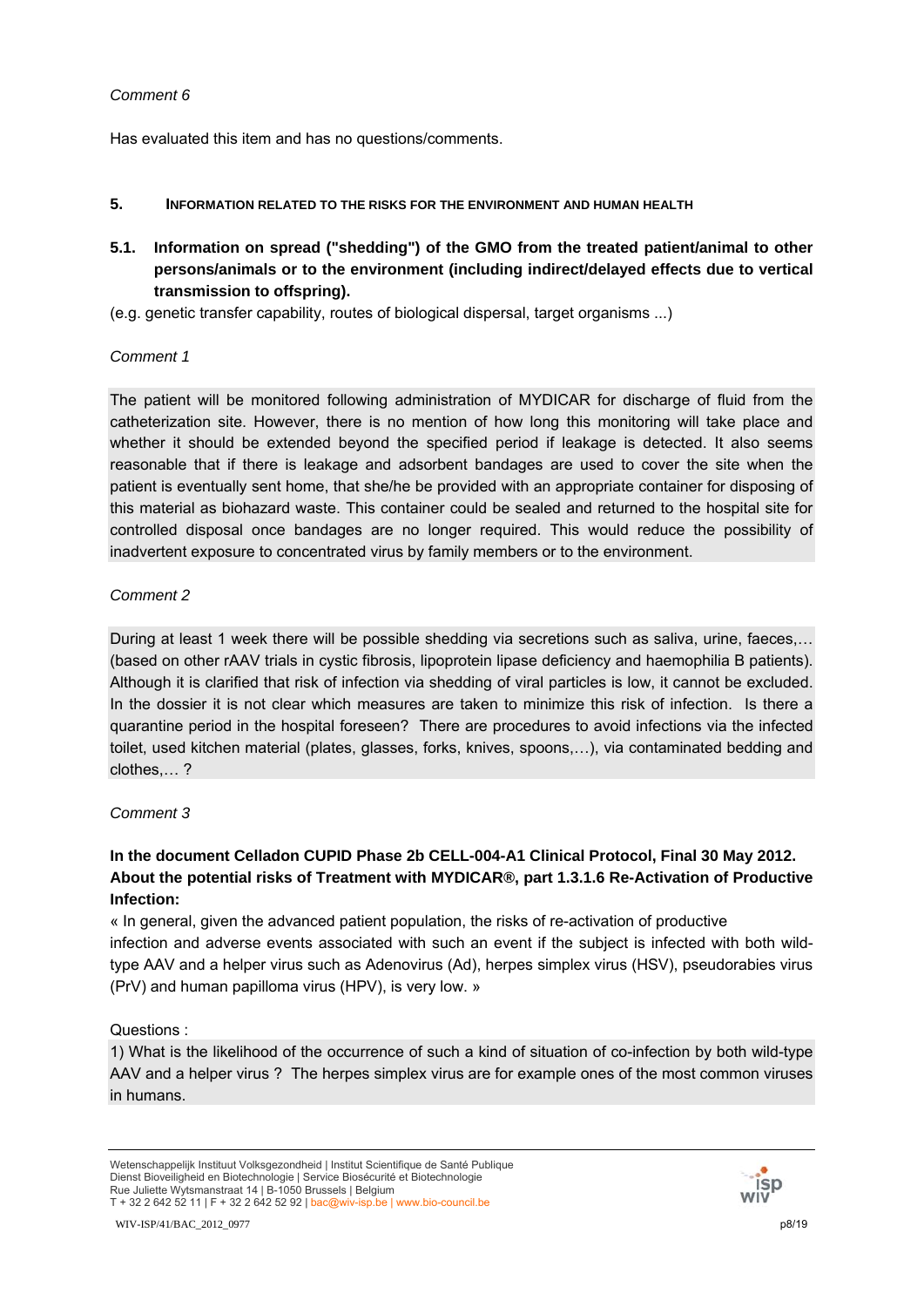2) Even if rAAV is considered as non-replicating, in the presence of adenoviral helper virus what could be the theoretical likelihood that such an event appears nevertheless ?

## **In the ERA document : concerning the point 4. Step 4. Estimation of the risk for humans and the environment in the case of a possible release of the investigational product.**

The likelihood of the various possible harmful occurring effects is assigned a value (high, moderate, low or negligible). What is the mathematical range of these values of likelihood (for high, moderate, low and negligible) ?

#### *Comment from SBB:*

*Quantitative evaluation is unlikely to be possible. See [COMMISSION DECISION 2002/623/EC of 24](http://www.bio-council.be/docs/Dec_2002_623_EN.pdf)  [July 2002](http://www.bio-council.be/docs/Dec_2002_623_EN.pdf) establishing guidance notes supplementing Annex II to Directive 2001/18/EC of the European Parliament and of the Council on the deliberate release into the environment of genetically modified organisms and repealing Council Directive 90/220/EEC (OJ L 200, 30.7.2002, p. 22) (pdf)* 

#### *Comment 4*

The viral shedding should be controlled and adequate procedures should be taken during the shedding. Based on other AAV trials in haemophilia B, lipoprotein lipase deficiency and cystic fibrosis patients, viral particle shedding in urine, saliva, blood and semen is expected to at last for about 1 week.

The risk of horizontal dissemination of rAAV appears to be quite low but worth close monitoring in human trials (Tenenbaum et al., 2003, Current Gene Therapy). Virus vector shedding could lead to horizontal transmission to hospital staff, the family,...

Delivery of AAV vectors through the systemic circulation in humans has resulted in contamination of semen DNA with vector sequences. The risk in this setting is that, if the vector integrates into germ cells, the integration event may disrupt the highly ordered sequence of gene expression and repression events that characterize normal embryonic and fetal development, resulting in fetal malformation or death (High and Aubourg, 2011, rAAV human trial experience). The authors suggest that to ensure that men who wish father children after the gene transfer procedure have an uncontaminated source of semen for fertilization; individuals are encouraged to bank sperm prior to vector administration.

## *Comment from SBB:*

*Men included into the study are invited to use condom and spermicide at least during the 3 months following the administration of the study drug. This should be long enough to avoid risks related to potential contaminated semen.* 

## *Comment 5*

**Annex III, page 29, bottom :** a viral shedding study is planned prior to seeking approval. Please specify further. Is marketing approval meant here? It is indeed important that shedding of AAV1/SERCA2a by treated patients is studied in more detail.

*Note from SBB: YES marketing approval is meant here by the notifier.* 

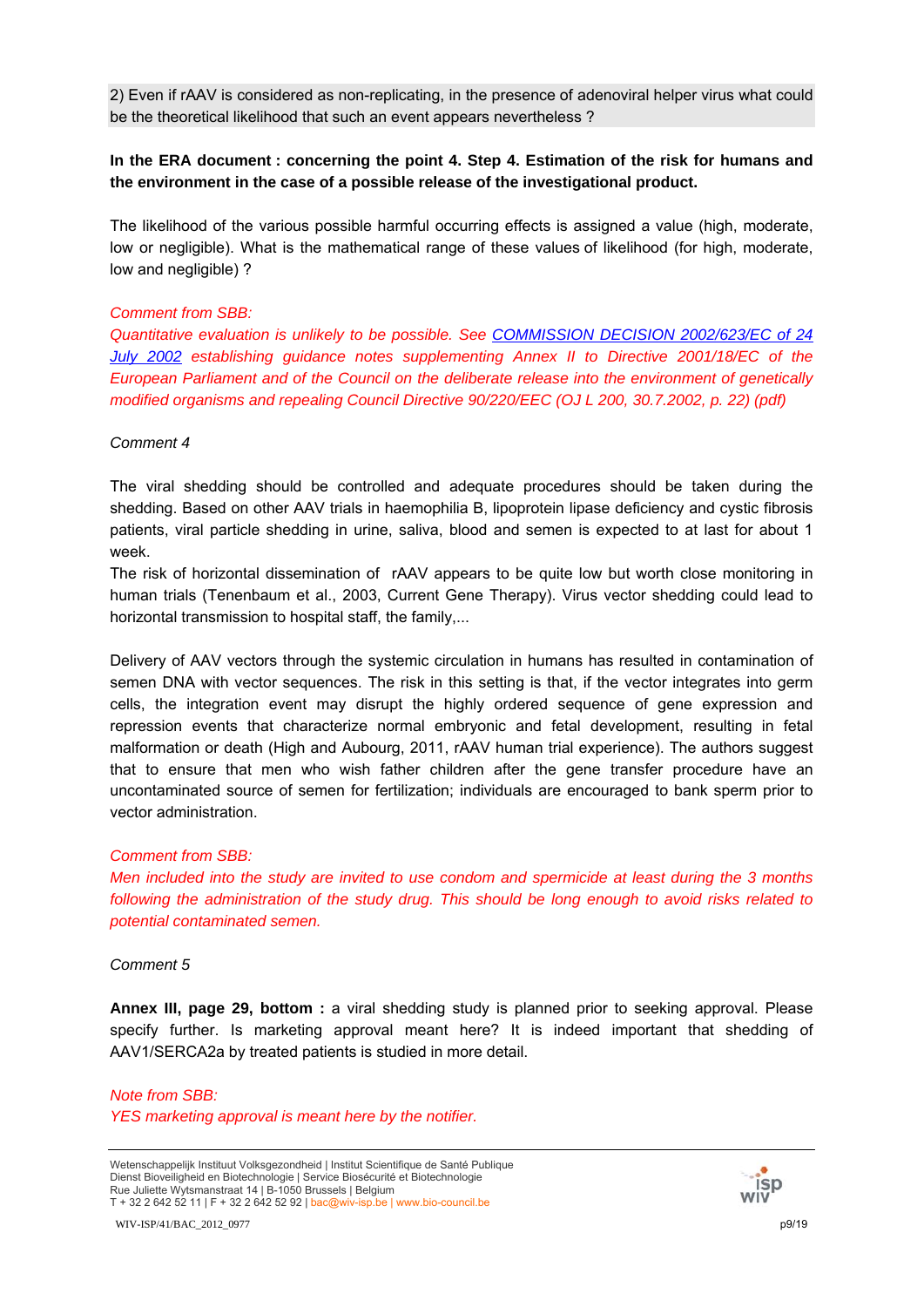The effects of SERCA2a expression in offspring are mentioned to be potentially serious. However, the monitoring that should be made in case of inadvertent pregnancy is not described (to my knowledge). What could be the consequences of ectopic expression of SERCA2A in organs other than the heart and during development?

# **5.2. Information on possible effects on human health resulting from interactions of the GMO and persons working with, coming into contact with or in the vicinity of the GMO release (carekeepers, patient relatives, immunocompromised people ...).**

## *Comment 1*

Again a real and unknown danger here is the effects of MYDICAR in healthy individuals (principally health care workers or family members are at risk of exposure). Clearly it must be stated that patients should be sequestered from immunocompromised individuals at the treatment site as well as maintaining a distance from friends and family members in this clinical category for an initial period where virus shedding is highest. This should be highlighted in a Technical Sheet (see below 6.1). The notifier has classified a number of risks as negligible when in reality they are unknown – this should be corrected.

## *Comment 2*

In the MYDICAR safety data sheet are the spill and incident procedures not described into details and sometimes it missing some crucial points, such as contact time when using chemical inactivation. It should also be emphasized if you want to use bleach as disinfectant that it has to be prepared freshly (bleach solutions are not stable). Also the spill procedure (6. accidental release measures) is not complete. It should detail that besides wearing gloves and eye protection also a lab gown and mouth mask is required during the spill procedure. It is recommended to use an effective disinfectant during the absorptions of the spill.

For skin and eye contamination with/without injury it is prescribed to wash immediately and abundantly with tap water. Although there are waste and decontamination measures taken in general, there is no detailed procedure in case of incident. For example the first step in case of skin contamination has to be soaking up all liquid with absorbent paper or other material (with appropriate inactivation afterwards), then decontaminate the skin (which product, contact time?) and then rinse with water. This to minimize the release of GMOs into the environment. Contaminated clothes and used paper to absorb the most concentrated IMP must be disposed or inactivated as infectious material!

In case of eye contamination the washing product has to be collected and inactivated before disposing.

In addition, because the product preparation is complicated (see Pharmacy manual) with risk of a splash and needle incidents it is required to wear gloves, lab gown, mouth and eye protection during preparation.

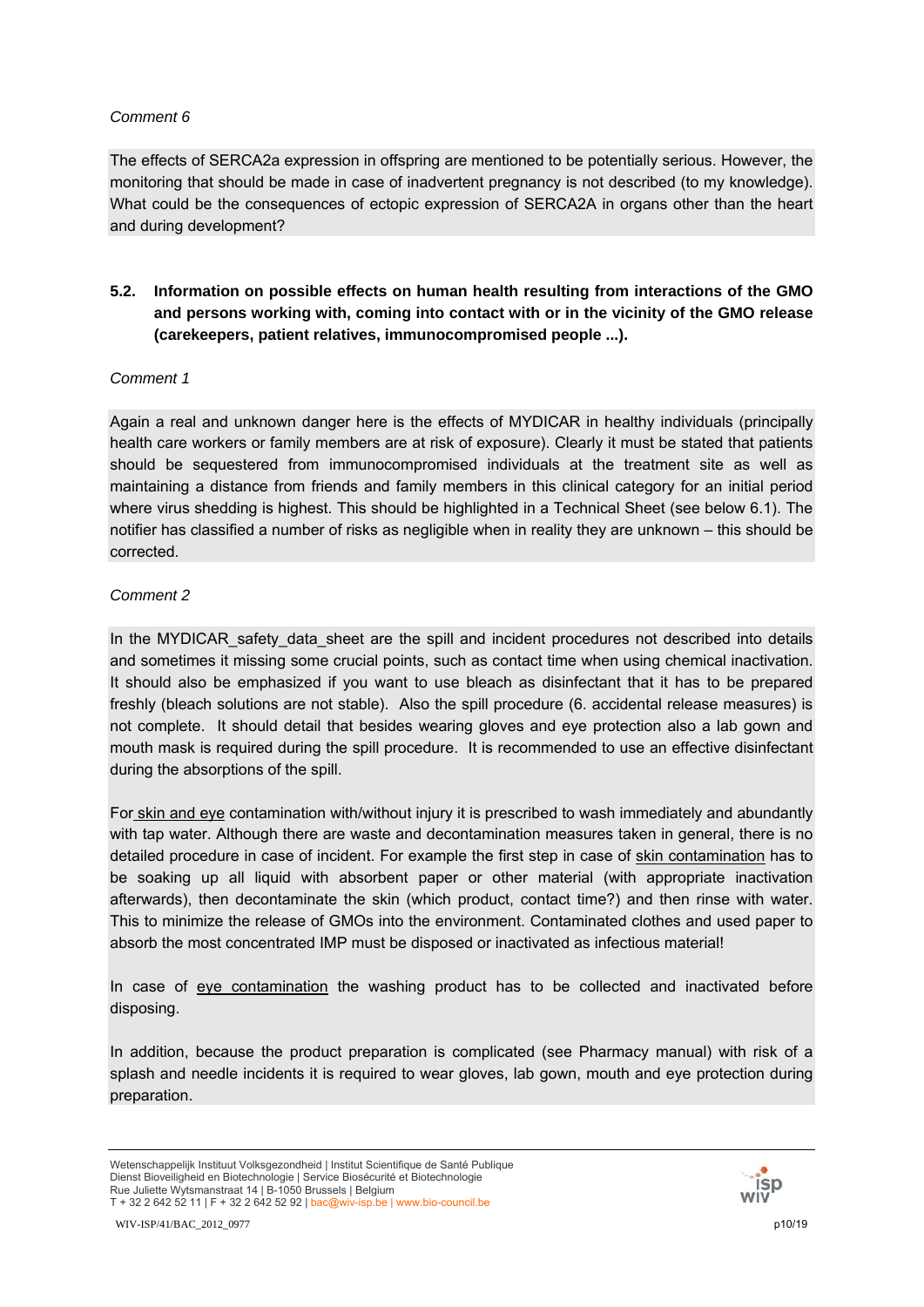Has evaluated this item and has no questions/comments.

## *Comment 4*

No informations are available for immunocompromised people who come into contact with the patients during shedding? If immunocompromised people have an overexpression of the protein SERCA2a, do they risk arrhythmia?

## *Comment 5*

Has evaluated this item and has no questions/comments.

## *Comment 6*

Page 14 of « Environmental Risk Assessment for Mydicar…. », the applicant mentions that, after intracoronary infusion the "SERCA2a protein is mostly found in muscle tissue (cardiac, diaphragm and skeletal) and is not expressed in organs such as lung or liver".

However, this strong muscle specificity is more related to the route of administration rather than to the tropism of AAV1 serotype. Since the applicant uses a constitutive promoter rather than a cardiac specific promoter (Müller et al., Cardiovascular Res. 73 (2007) 453-462), it is likely that different routes of administration will result in gene transfer to other organs. Indeed, pulmonary gene transfer can be achieved after intranasal delivery of rAAV2/1 (Liqun Wang et al., [Mol Ther.](http://www.ncbi.nlm.nih.gov/pubmed/18941444) 2009 J;17(1):81-7).

Although it is very unlikely that hospital personal exposed directly or after shedding will be at risk of a significant exposure, in case of accidental direct exposure to the viral batch, the risks related to expression of SERCA2A in the airway epithelium should be documented.

Could the applicant document the risks of modifying of calcium-signalling in the lungs?

# **5.3. Information on possible effects on animal health or on the environment.**

## *Comment 1*

Has evaluated this item and has no questions/comments.

*Comment 2*

Has evaluated this item and has no questions/comments.

*Comment 3*

Has evaluated this item and has no questions/comments.

## *Comment 4*

Has evaluated this item and has no questions/comments.



Wetenschappelijk Instituut Volksgezondheid | Institut Scientifique de Santé Publique Dienst Bioveiligheid en Biotechnologie | Service Biosécurité et Biotechnologie Rue Juliette Wytsmanstraat 14 | B-1050 Brussels | Belgium T + 32 2 642 52 11 | F + 32 2 642 52 92 | bac@wiv-isp.be | www.bio-council.be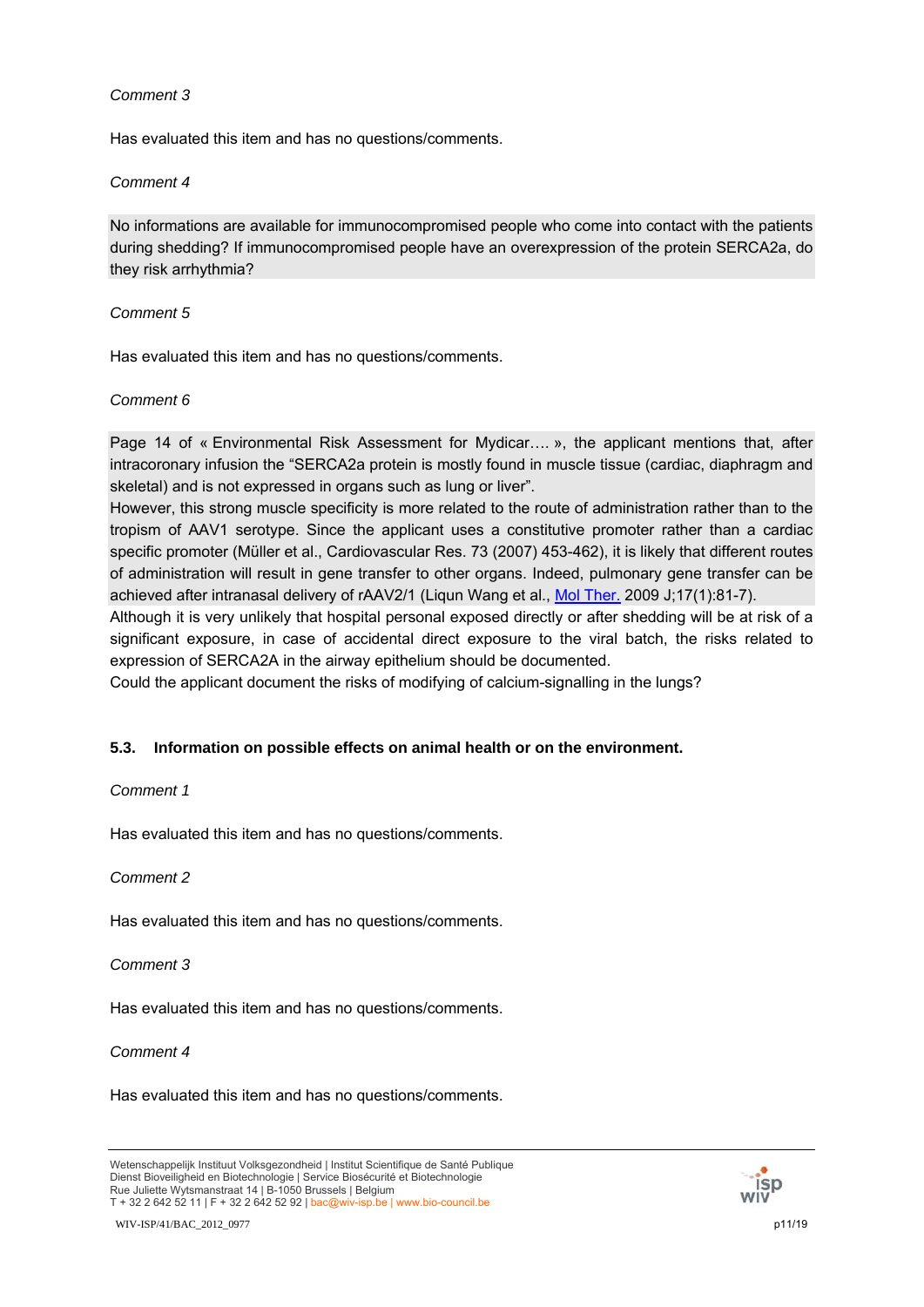Has evaluated this item and has no questions/comments.

## *Comment 6*

Has evaluated this item and has no questions/comments.

# **5.4. Information on selective advantages or disadvantages conferred to the GMO compared to the parental organism.**

## *Comment 1*

We do not really know what will happen if MYDICAR inadvertently infects a healthy individual through accidental exposure. It seems less likely that the virus will create problems since a multitude of serotypes are present in nature; however, there are potentially adverse effects due to expression of the SERCA2a gene under control of the CMVie promoter. This promoter would not be subject to normal cellular controls or tissue specific microenvironmental factors. This aspect should not be dismissed as negligible, because again it is in reality unknown.

## *Comment 2*

Has evaluated this item and has no questions/comments.

*Comment 3*

Has evaluated this item and has no questions/comments.

*Comment 4*

Has evaluated this item and has no questions/comments.

## *Comment 5*

Has evaluated this item and has no questions/comments.

# **5.5. Information on the possibility of the GMO to reconvert to his wild type form and possible consequences for human health or the environment.**

## *Comment 1*

Has evaluated this item and has no questions/comments.

## *Comment 2*

Has evaluated this item and has no questions/comments.

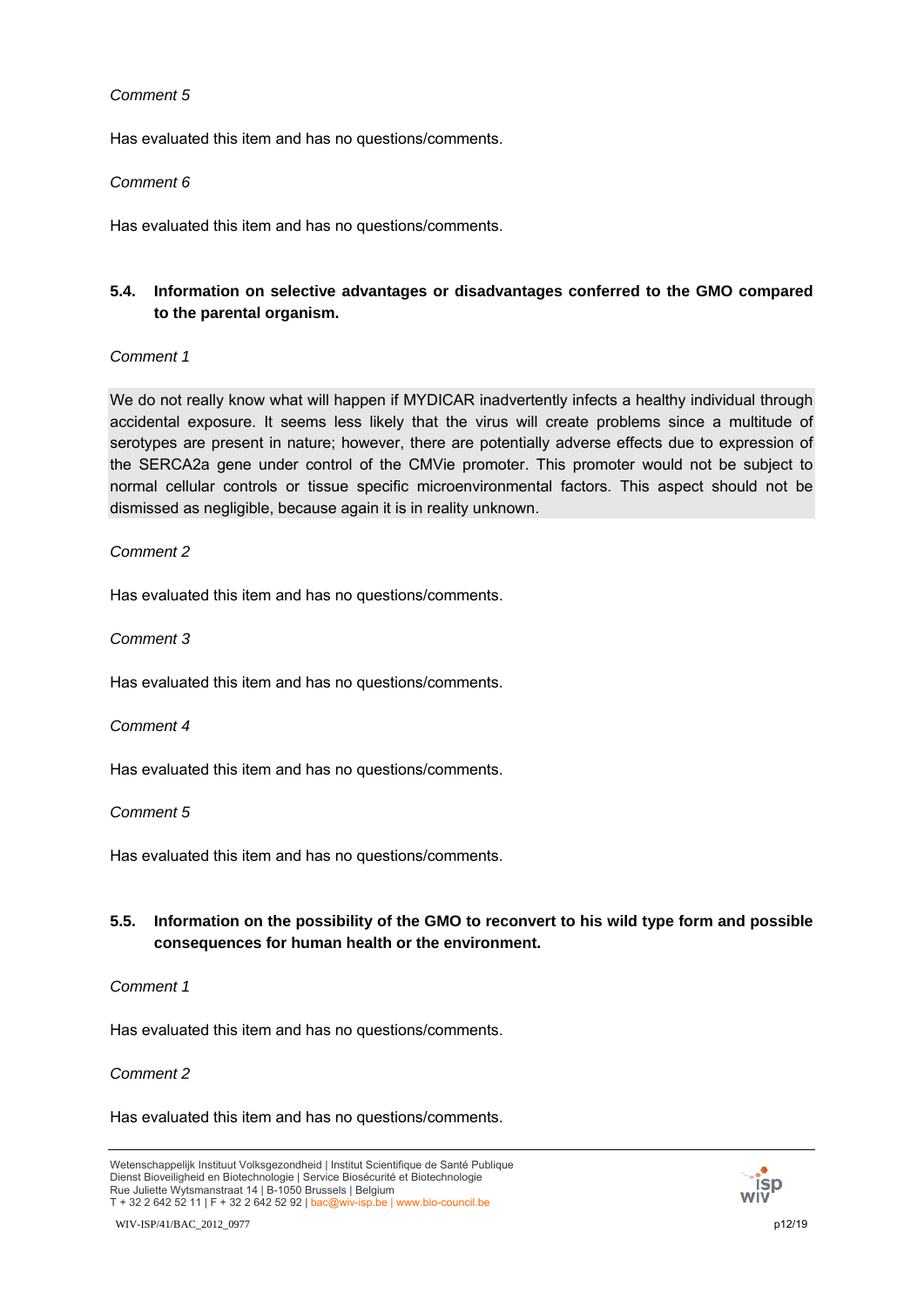See comment under point point 5.1.

## *Comment 4*

Has evaluated this item and has no questions/comments.

## *Comment 5*

Has evaluated this item and has no questions/comments.

## *Comment 6*

Has evaluated this item and has no questions/comments.

# **5.6. Information on the possibility of the GMO to exchange genetic material with other microorganisms and possible consequences for human health or the environment.**

## *Comment 1*

Has evaluated this item and has no questions/comments.

## *Comment 2*

The notifier informs that insertion is not possible and that there is a negligible risk of recombination with wt virus because the loss of 94% viral genome. What about the homology with the endogenous ATP2A gene (SERCA2) in the genome? Is there an increased risk of recombination with a possible co-insertion of the ITRs and the ubiquitous promoter in the genome?

## *Comment 3*

Has evaluated this item and has no questions/comments.

## *Comment 4*

Has evaluated this item and has no questions/comments.

## *Comment 5*

Has evaluated this item and has no questions/comments.

## *Comment 6*

Has evaluated this item and has no questions/comments.



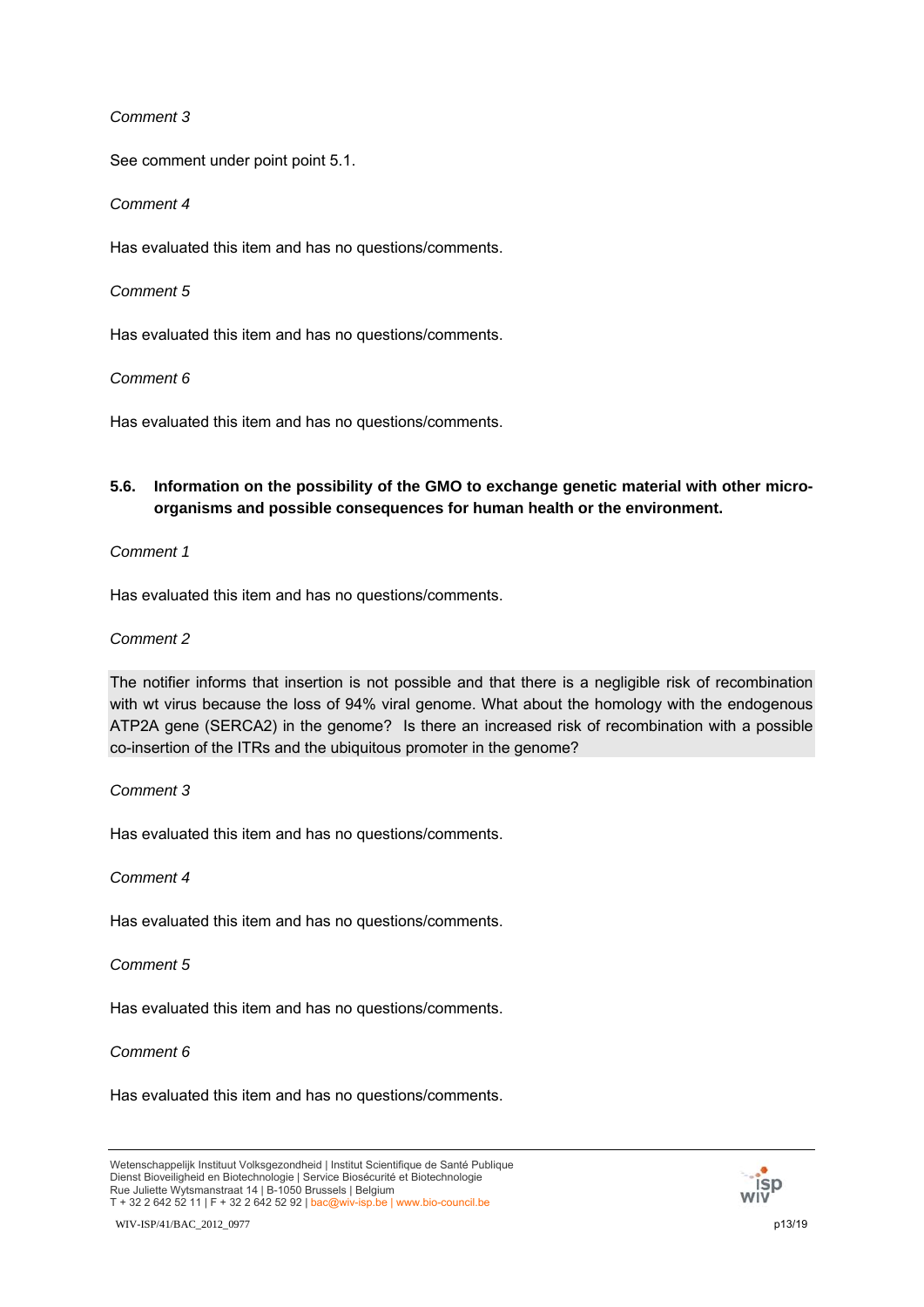# **5.7. Information on the possibility of gene transfer to other organisms and about the selective advantages or disadvantages conferred to those resulting organisms (possible consequences for human health or the environment).**

## *Comment 1*

Again, to reiterate, there are potentially adverse effects due to expression of the SERCA2a gene under control of the CMVie promoter where normal cellular controls or tissue specific regulatory factors are different or absent.

## *Comment 2*

Has evaluated this item and has no questions/comments.

## *Comment 3*

Has evaluated this item and has no questions/comments.

*Comment 4*

Has evaluated this item and has no questions/comments.

## *Comment 5*

Has evaluated this item and has no questions/comments.

# **6. INFORMATION RELATED TO THE MONITORING, SURVEILLANCE AND CONTROL, WASTE TREATMENT AND EMERGENCY PLANS PROPOSED BY THE APPLICANT**

# **6.1. Monitoring plan proposed by the notifier and possibility to identify the occurrence of non-anticipated adverse effects.**

(adequation between the monitoring plan and risks identified during the risk assessment, when appropriate measures to minimize the potential risks to offspring ...)

# *Comment 1*

This is a big shortfall in the notifier's proposal. There is a Pharmacy Manual with detailed instructions for the preparation of MYDICAR prior to administration but there is no Biosafety Manual or Personnel Instructions describing procedures that reduce accidental exposure through spills or needle stick injuries, and what the specific steps are that should be taken in the event of an accident. First Aid is mentioned in the material safety data sheet with a recommendation to wash immediately with plenty of water (WRONG – everywhere else in the dossier the instructions are that residual virus or spills must be carefully decontaminated before disposal). In addition, the emergency response (5.5 in Environmental Risk Assessment) addresses cleaning up accidental spills only. The notifier must provide precise instructions in a separate appendix that details a clear and concise plan of action to be

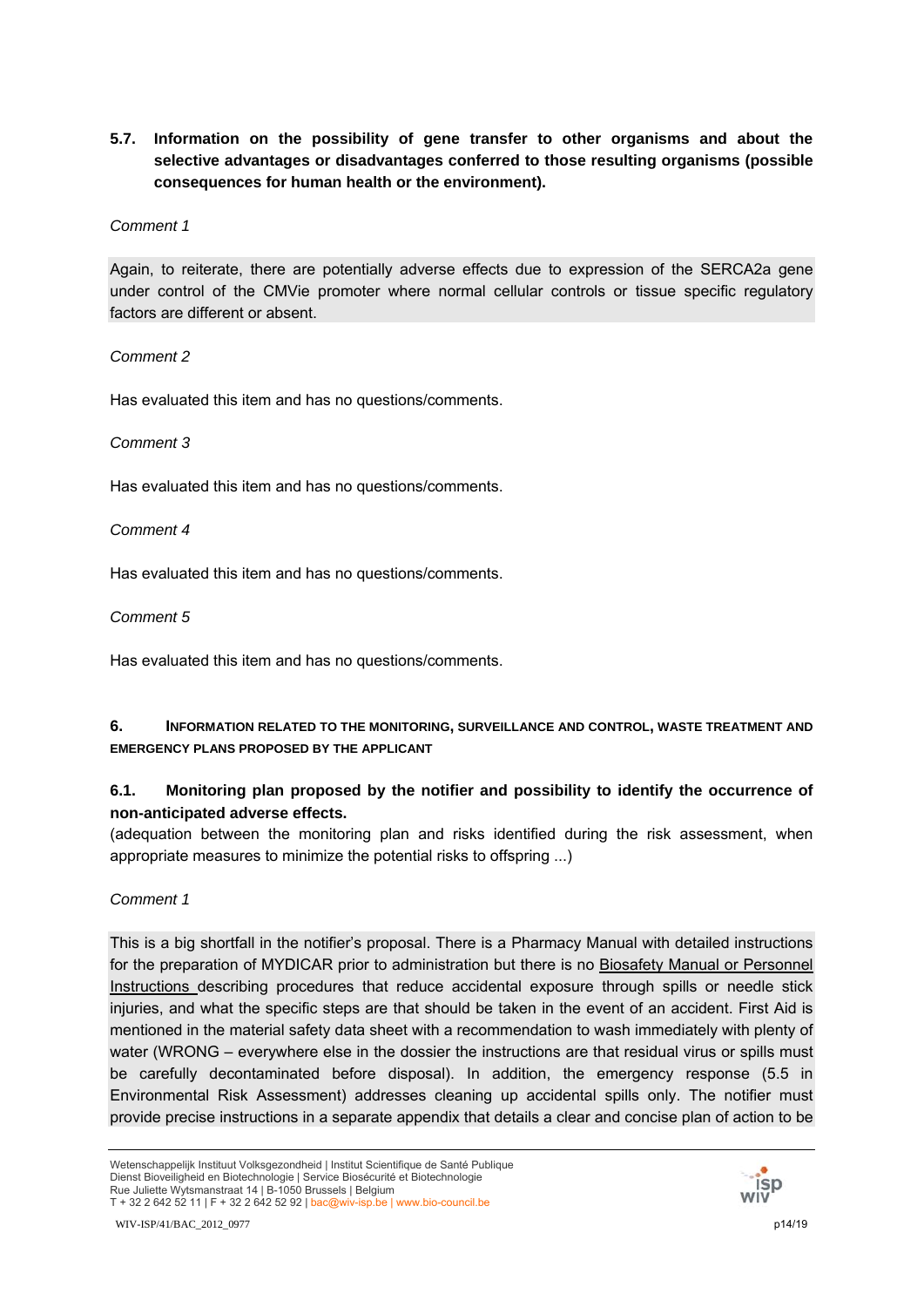followed in the event of a serious accidental exposure, including necessary medical follow up. This in particularly important because the effects of expressing the SERCA2a gene (under CMV control) in a healthy individual are not known.

Additionally, a 1-2 pg plasticized Technical Sheet that summarizes precautions, biosafety procedures, decontamination of spills, disposal of contaminated material, and accidental exposure for use in the pharmacy and treatment room is indispensible for the health care workers to have on hand.

## *Comment 2*

Has evaluated this item and has no questions/comments.

## *Comment 3*

Has evaluated this item and has no questions/comments.

## *Comment 4*

High and Aubourg (2011, rAAV human trial experience) suggest that to ensure that men who wish father children after the gene transfer procedure have an uncontaminated source of semen for fertilization; individuals are encouraged to bank sperm prior to vector administration.

## *Comment from SBB:*

*Men included into the study are invited to use condom and spermicide at least during the 3 months following the administration of the study drug. This should be long enough to avoid risks related to potential contaminated semen.* 

*Comment 5*

Has evaluated this item and has no questions/comments.

# **6.2. Surveillance and control of the release**

(adequation between the procedures to avoid and/or minimise the spread of the GMO and risks identified during the risk assessment...)

## *Comment 1*

The notifier has classified a number of risks as negligible when in reality they are unknown – this should be corrected. And it should be clearly indicated throughout that the biosafety precautions are critical to avoid dissemination of the GMO that could lead to unknown adverse effects.

## *Comment 2*

Here is a gap (hiatus) in the study. There is a need to study this aspect more in detail (before marketing can be allowed?) (I think the notifier has planned such a study, isn't it?)

## *Additional comment SBB: In its notification dossier the applicant states the following:*

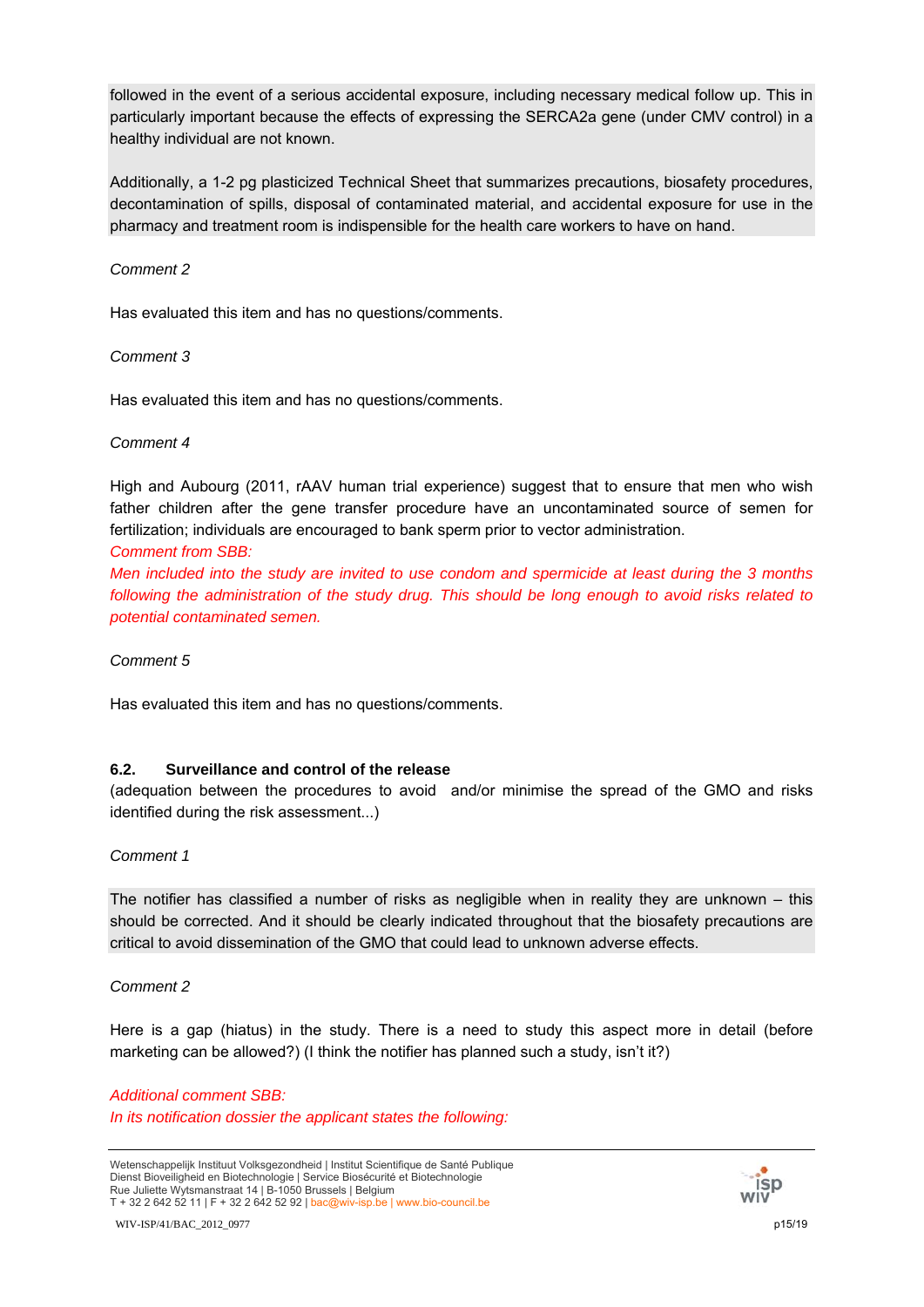*"Prior to submission of the Marketing Approval Application for MYDICAR Celladon will conduct a vector shedding study to monitor vector shedding in an open label study. qPCR assay for vector DNA in saliva, buccal swab, urine, and faeces Day 1, Day 3, Day 7; followed by weekly for 1 month, and then monthly for 3 months until there are two consecutive negative results."* 

## *Comment 3*

Has evaluated this item and has no questions/comments.

## *Comment 4*

Has evaluated this item and has no questions/comments.

## *Comment 5*

Has evaluated this item and has no questions/comments.

# **6.3. Information on the waste generated by the activity and its treatment.**

(e.g. type of waste, amount ...)

## *Comment 1*

I found the instructions for decontamination and disposal to be relatively thorough.

*Comment 2*

What about the shedding waste, see 5.1.

## *Comment 3*

Has evaluated this item and has no questions/comments.

*Comment 4*

What happens with the shedding waste? Will the shedding waste be decontaminated?

# *Comment 5*

As discussed under item 4.

## *Comment 6*

Has evaluated this item and has no questions/comments.



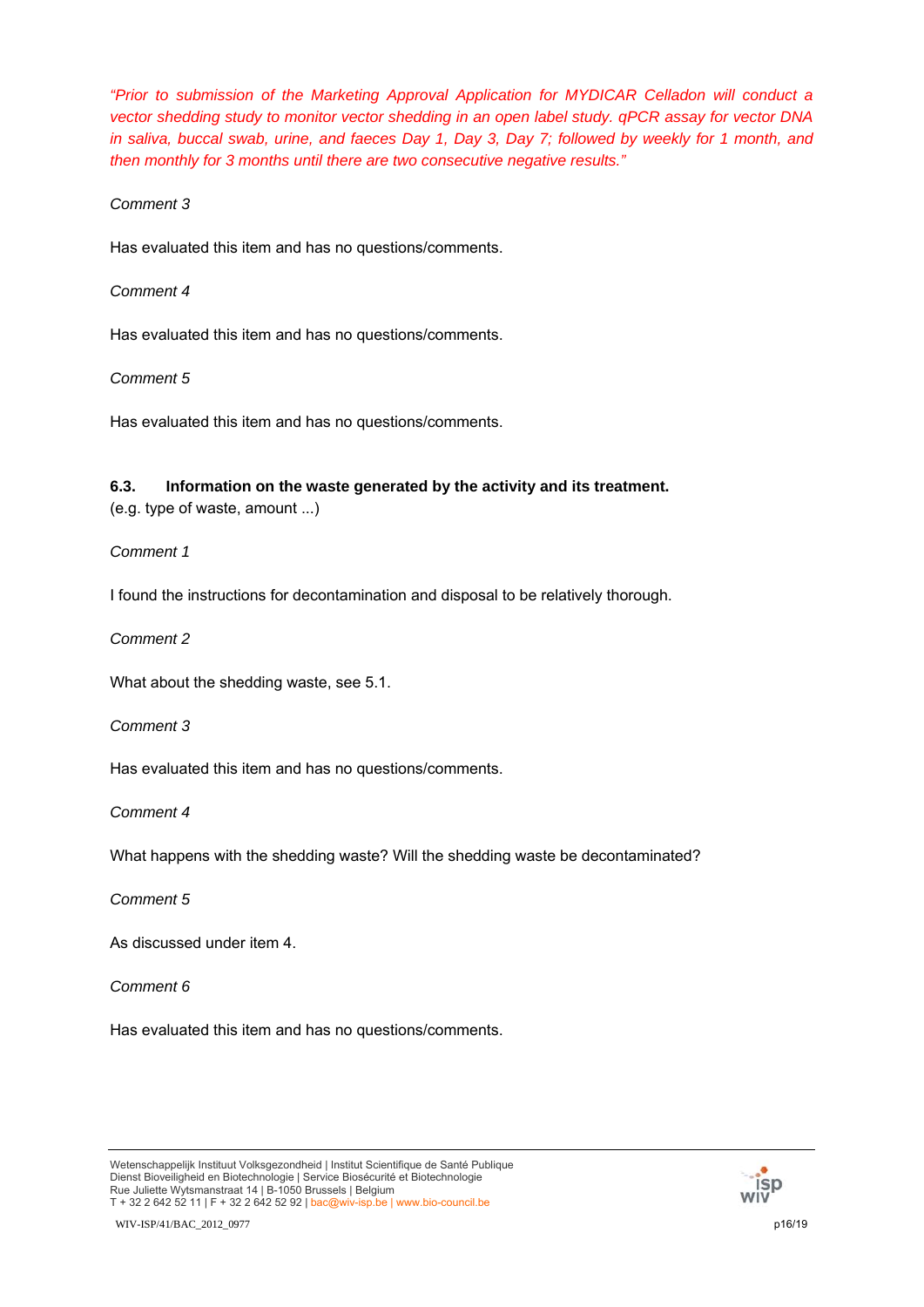# **6.4. If applicable, information on the emergency plan(s) proposed by the notifier.**

## *Comment 1*

There really are none but they are needed (see above 6.1). Note that the first step in the event of skin contamination is to soak up all liquid with an absorbent paper or other material which is subsequently appropriately decontaminated, then decontaminate the skin (indicate the product and concentration) and only then rinse with water. This is critical for minimizing further exposure to other individuals and release of the GMO into the environment (i.e. through rinsing it down the sink as currently instructed). Eye washing liquids (if eyes are contaminated) should be collected and inactivated before disposal. In the event of a needle stick or sharps accident (including broken vials), specific procedures must be detailed that help to limit dissemination of the virus in the infected individual as well as monitor long term health effects.

*Comment 2*

## **In the ERA document : 5.5. Emergency Response**

Accidental spills will be cleaned up as follows.

*1. Notify others and isolate the area.* 

We propose this modification: Notify others, exit and isolate the room by prohibiting access to it during 15-30 min, time necessary to eliminate aerosol (by sedimentation or by capture through HEPA filtration if possible).

## *Comment 3*

They should have a spill kit in case of accidental release of the investigational product. The spill kit should contain appropriate disinfectant, personal protective equipments, waste containers, absorbent material (such as paper towels) and forceps (to remove broken glass or sharps).

The procedure concerning the decontamination in case of spill should be completed:

- The doors should be closed
- The spill material must be cover with freshly prepared 10% beach solution
- The employee should avoid splashing
- The broken glass or sharps must be pick up with mechanical means. The debris should be deposited into a sharps disposal container. Employee must never pick up sharps directly by hand.
- The disinfectant must be in contact with the investigational product for at least 10 minutes.
- Working from the edges to the centre.
- The area must be re-clean with fresh paper towels soaked with disinfectant.
- Disposable PPE should be discarded in waste containers and non-disposable PPE should be decontaminated.
- The employee should wash hands with soap and water.
- The incident should be reported to the investigator.

Emergency procedures in case of accident (inhalation of aerosols, contact with mucus membranes, injection) should be completed (see Q4).

Wetenschappelijk Instituut Volksgezondheid | Institut Scientifique de Santé Publique Dienst Bioveiligheid en Biotechnologie | Service Biosécurité et Biotechnologie Rue Juliette Wytsmanstraat 14 | B-1050 Brussels | Belgium T + 32 2 642 52 11 | F + 32 2 642 52 92 | bac@wiv-isp.be | www.bio-council.be



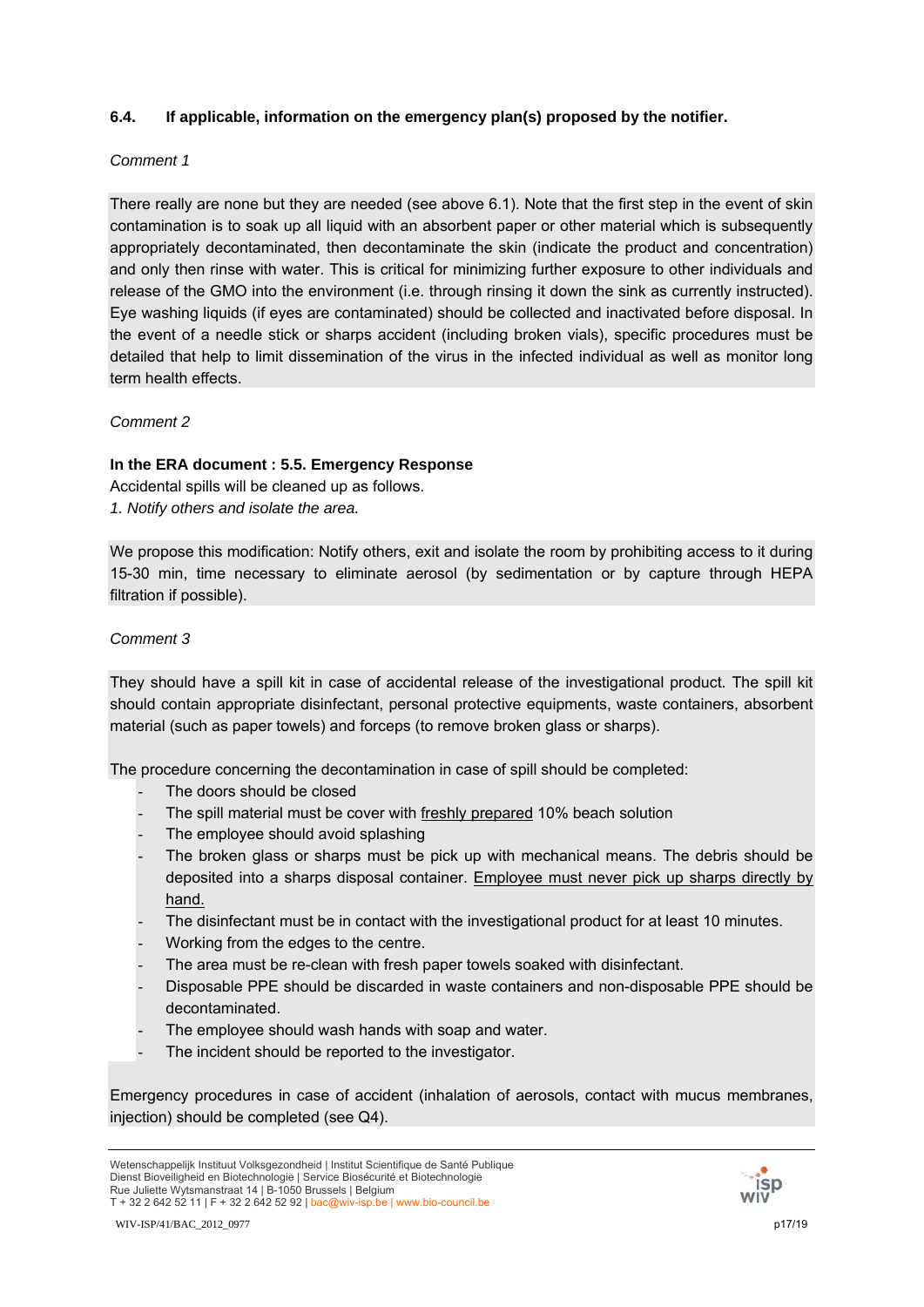As discussed under item 4.

# **6.5 Information related to the identification of the GMO and the detection techniques**

(e.g. identification methods and detection techniques, sensitivity, reliability and specificity of the proposed tests ..)

*Comment 1*

Has evaluated this item and has no questions/comments.

*Comment 2*

Has evaluated this item and has no questions/comments.

## *Comment 3*

Has evaluated this item and has no questions/comments.

*Comment 4*

Has evaluated this item and has no questions/comments.

*Comment 6* 

Has evaluated this item and has no questions/comments.

# **7. OTHER INFORMATION**

# **7.1 Do you have any other questions/comments concerning this notification that are not covered under the previous items?**

## *Comment 1*

Overall, the dossier is well presented and supported except for the issues detailed above that need to be specifically addressed by the notifier.

*Comment 2*

**ERA, page 26 :** references 42 and 43 are identical.